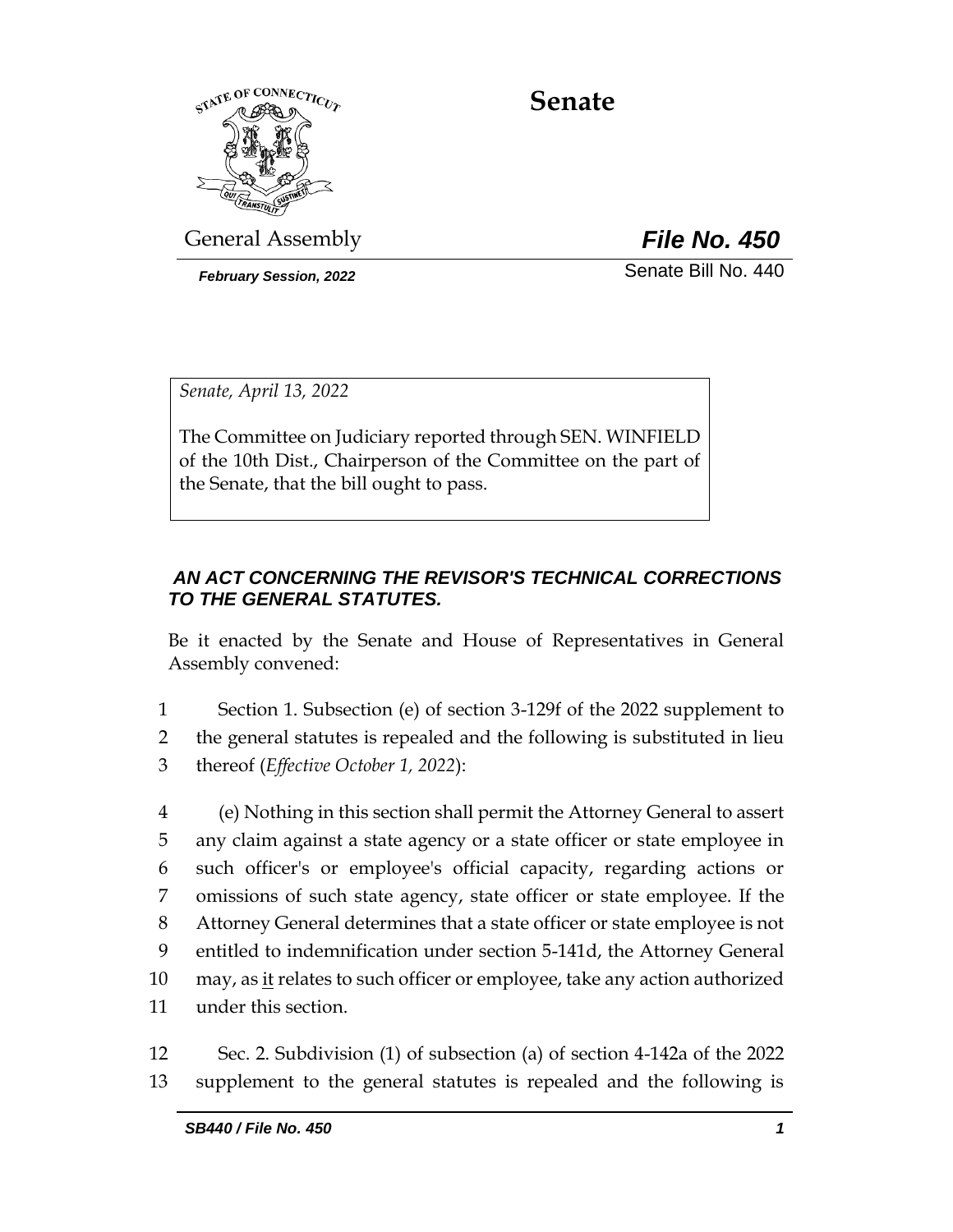## substituted in lieu thereof (*Effective October 1, 2022*):

 (a) (1) The Claims Commissioner shall be appointed by the Governor with the advice and consent of the General Assembly to serve for a term of four years from the first day in July in the year of his or her appointment and until his or her successor has been appointed and has qualified. The Claims Commissioner shall be an attorney-at-law and shall have been admitted to practice before the courts of the state of Connecticut for at least five years prior to his or her appointment. The Claims Commissioner serving on June 28, 2021, may continue to serve until the expiration of his or her term. On and after June 28, 2021, each nomination for appointment as Claims Commissioner by the Governor shall be referred, without debate, to the joint standing committee of the General Assembly having cognizance of matters relating to the 27 judiciary, which shall report on each appointment not later than thirty days after the date of reference. Each appointment by the General Assembly of the Claims Commissioner shall be by concurrent resolution.

 Sec. 3. Subsection (a) of section 4-160 of the 2022 supplement to the general statutes is repealed and the following is substituted in lieu thereof (*Effective October 1, 2022*):

 (a) Whenever the Claims Commissioner deems it just and equitable, the Claims Commissioner may authorize suit against the state on any claim which, in the opinion of the Claims Commissioner, presents an issue of law or fact under which the state, were it a private person, could be liable. The Claims Commissioner may grant permission to sue for a claim that exclusively seeks permission to sue the state based solely on the notice of claim or any supporting evidence submitted pursuant to section 4-147, or both, without holding a hearing, upon the filing by the attorney or pro se claimant of (1) a motion for approval to assert a claim without a hearing, requesting a ruling based solely on the notice of the claim and any supporting evidence submitted under the provisions of this chapter, and (2) an affidavit attesting to the validity of a claim. Such affidavit **[**,**]** shall be signed, notarized and filed by both the attorney and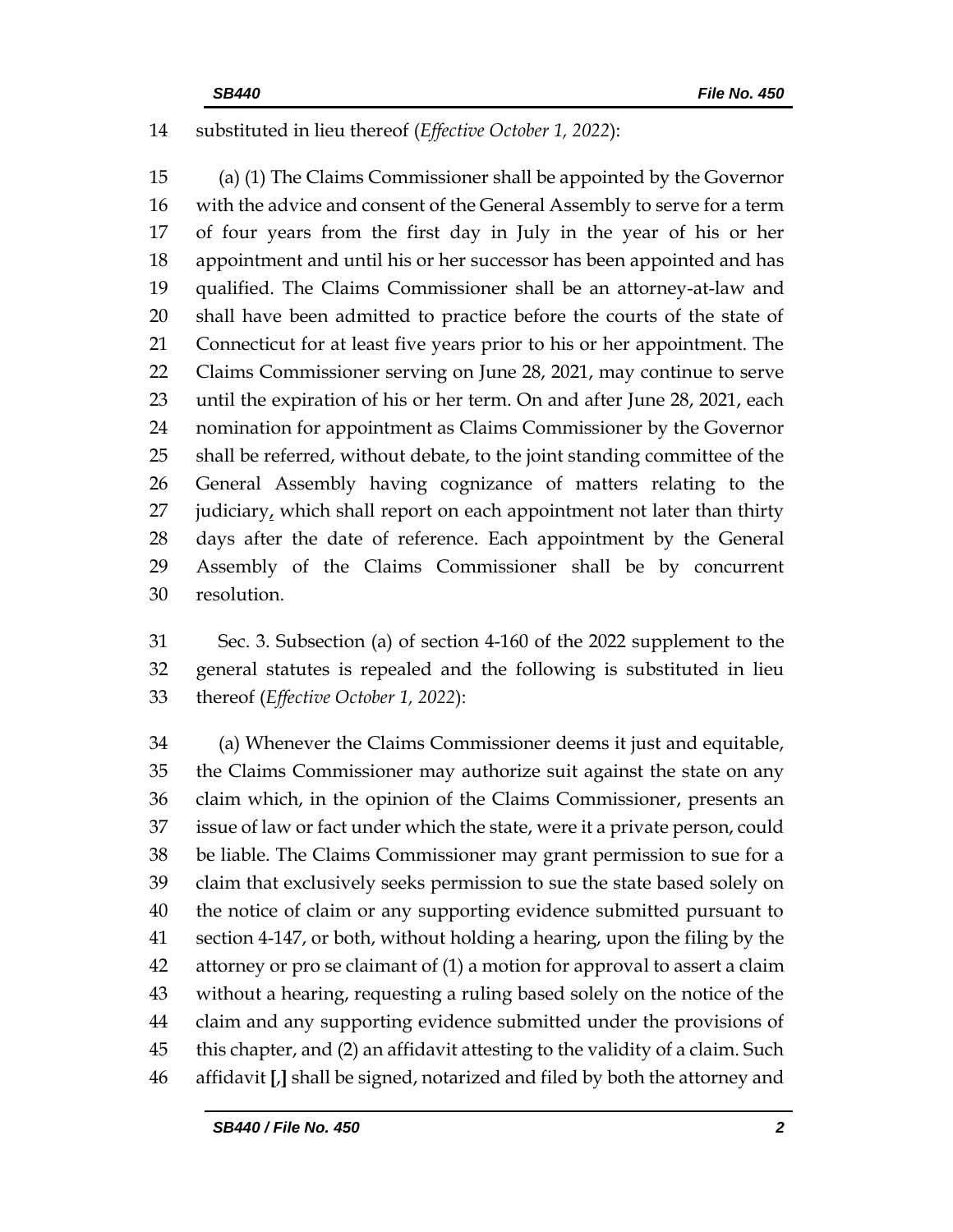claimant or a pro se claimant, attesting to the following, in the following form: "I have made a reasonable inquiry, as permitted by the circumstances, which has given rise to a good faith belief that grounds exist for a suit against the state. Such inquiry includes **[**,**]** (provide a brief description of the inquiry made)". The claimant shall serve any motion for approval and affidavit on the office of the Attorney General and any state agency that is a subject of the claim. The state may file an opposition to the motion for approval and the affidavit not later than thirty days after such service of the motion and affidavit. Such opposition shall be limited to opposition of the claim based solely on jurisdictional grounds, including pursuant to section 4-142, or subsection (a) of section 4-148, or prosecutorial, judicial, quasi-judicial or legislative immunity.

 Sec. 4. Subsection (f) of section 4-160 of the 2022 supplement to the general statutes is repealed and the following is substituted in lieu thereof (*Effective October 1, 2022*):

 (f) In any claim alleging malpractice against the state, a state hospital or against a physician, surgeon, dentist, podiatrist, chiropractor or other licensed health care provider employed by the state, the attorney or pro se party filing the claim may submit a certificate of good faith to the Office of the Claims Commissioner in accordance with section 52-190a. If such a certificate is submitted, permission to sue the state shall be deemed granted by the Claims Commissioner (1) **[**upon**]** on June 28, 2021, if the certificate has been filed with the Claims Commissioner prior to June 28, 2021, or (2) upon the filing of the certificate with the Office of the Claims Commissioner, if such certificate is filed on or after June 28, 2021. In lieu of filing a notice of claim pursuant to section 4-147, a claimant may commence a medical malpractice action against the state prior to the expiration of the limitation period set forth in section 4-148 and authorization for such action against the state shall be deemed granted. Any such action shall be limited to medical malpractice claims only and any such action shall be deemed a suit otherwise authorized by law in accordance with subsection (a) of section 4-142. The provisions of this subsection shall apply to any claim alleging malpractice against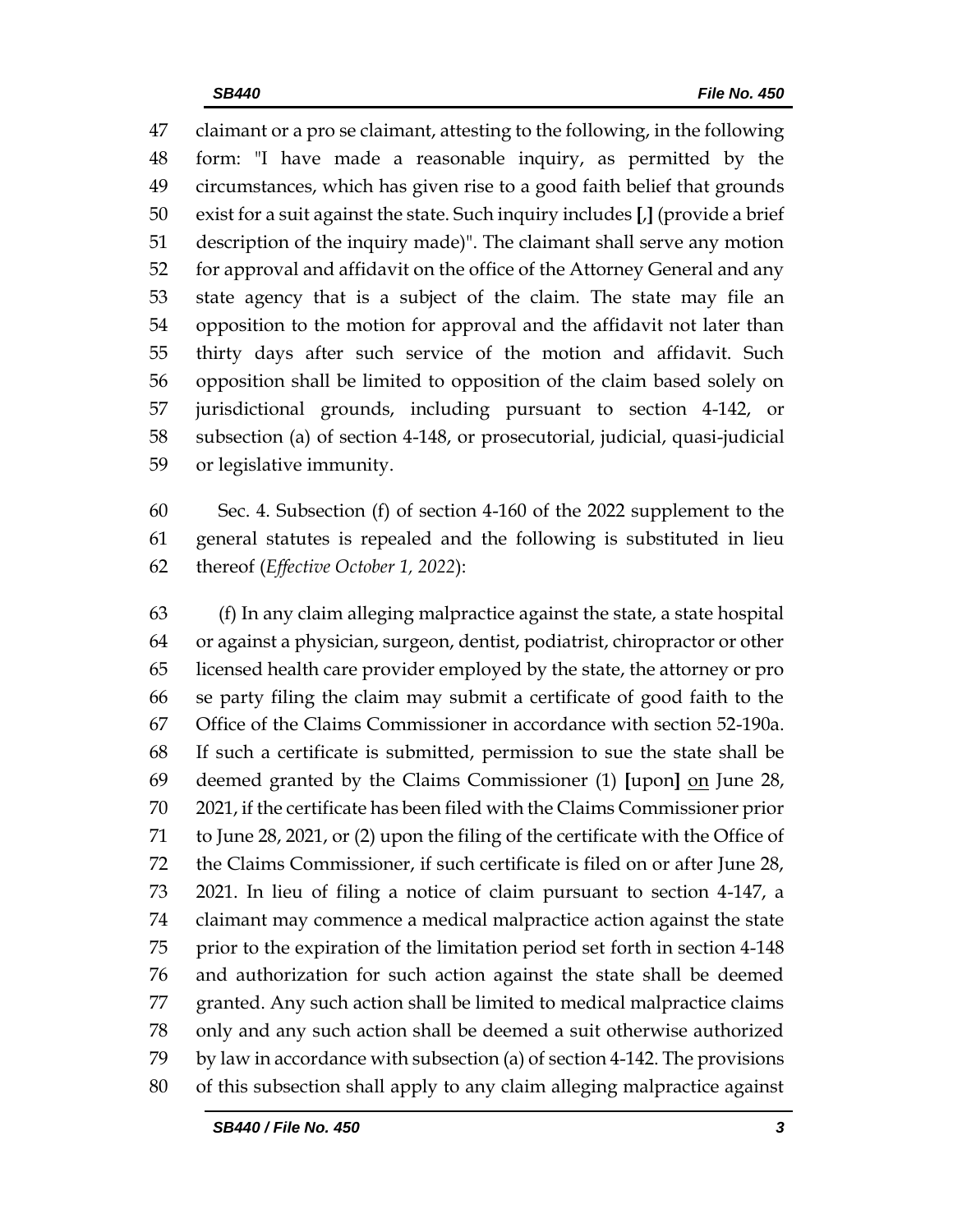the state that was timely filed with the Claims Commissioner and remains pending with said commissioner, regardless of whether such claim was filed before, on or after October 1, 2019. Sec. 5. Section 4-190 of the 2022 supplement to the general statutes is repealed and the following is substituted in lieu thereof (*Effective October 1, 2022*): As used in this chapter: (1) "Agency" means each state or municipal board, commission, department or officer, other than the legislature, courts, Governor, Lieutenant Governor, Attorney General or town or regional boards of education, which maintains a personal data system. (2) "Attorney" means an attorney at law empowered by a person to assert the confidentiality of or right of access to personal data under this chapter. (3) "Authorized representative" means a parent, or a guardian or conservator, other than an attorney, appointed to act on behalf of a person and empowered by such person to assert the confidentiality of or right of access to personal data under this chapter. (4) "Automated personal data system" means a personal data system in which data is stored, in whole or part, in a computer or in computer accessible files.

 (5) "Computer accessible files" means any personal data which is stored on-line or off-line, which can be identified by use of electronic means, including, but not limited to, microfilm and microfilm devices, 105 which includes, but is not limited to, magnetic tape, magnetic film, magnetic disks, magnetic drums, internal memory utilized by any processing device, including computers or telecommunications control units, punched cards, optically **[**scanable**]** scannable paper or film.

(6) "Maintain" means collect, maintain, use or disseminate.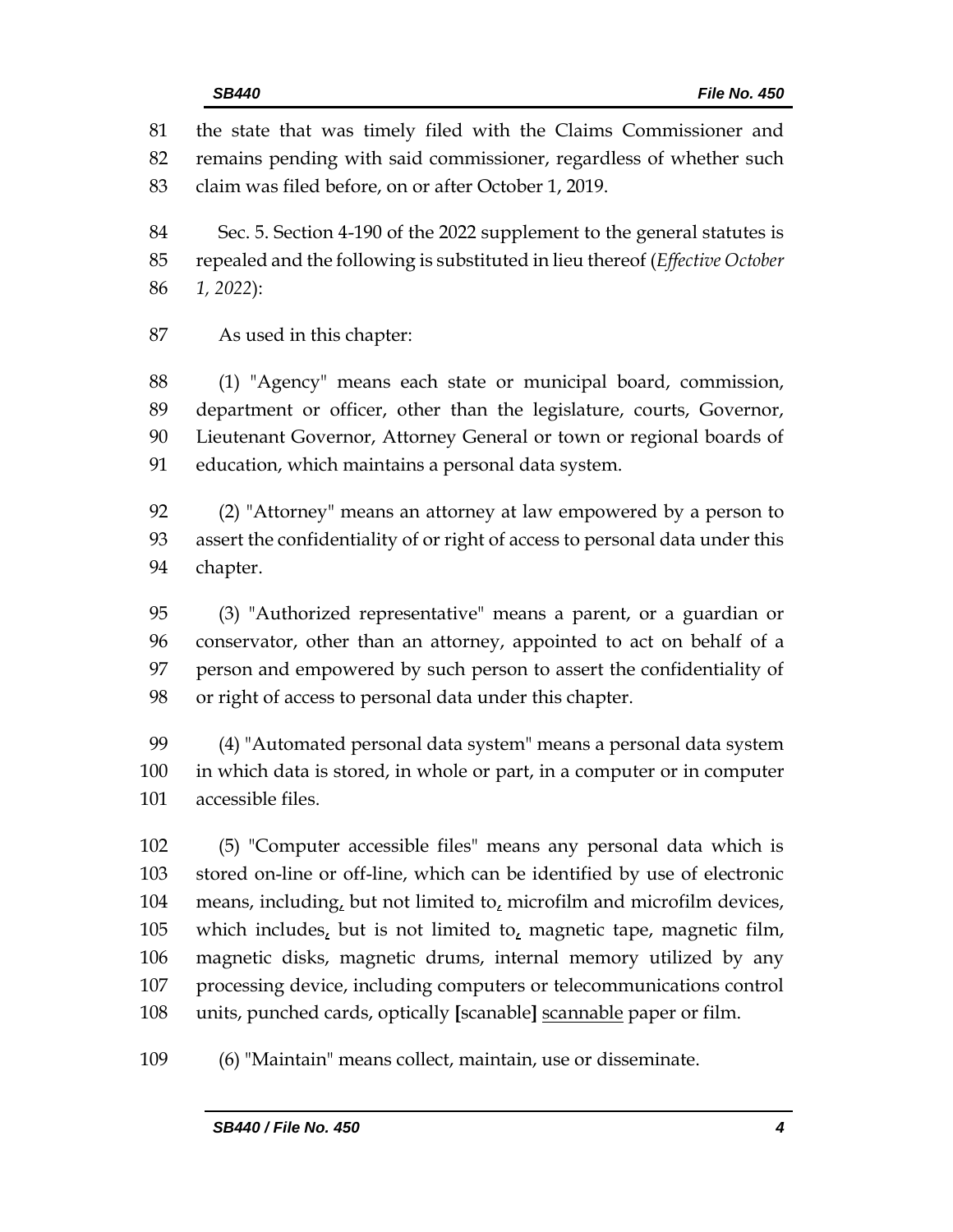(7) "Manual personal data system" means a personal data system other than an automated personal data system. (8) "Person" means an individual of any age concerning whom personal data is maintained in a personal data system, or a person's attorney or authorized representative. (9) "Personal data" means any information about a person's education, finances, medical or emotional condition or history, employment or business history, family or personal relationships, reputation or character which because of name, identifying number, mark or description can be readily associated with a particular person. "Personal data" shall not be construed to make available to a person any record described in subdivision (3) or (18) of subsection (b) of section 1- 210. (10) "Personal data system" means a collection of records containing personal data.

 (11) "Record" means any collection of personal data **[**, defined in subdivision (9),**]** which is collected, maintained or disseminated.

 Sec. 6. Subsection (a) of section 7-51a of the 2022 supplement to the general statutes is repealed and the following is substituted in lieu thereof (*Effective October 1, 2022*):

 (a) Any person eighteen years of age or older may purchase certified copies of marriage and death records, and certified copies of records of births or fetal deaths which are at least one hundred years old, in the custody of any registrar of vital statistics. The department may issue uncertified copies of death certificates for deaths occurring less than one hundred years ago, and uncertified copies of birth, marriage, death and fetal death certificates for births, marriages, deaths and fetal deaths that occurred at least one hundred years ago, to researchers approved by the department pursuant to section 19a-25, and to state and federal agencies approved by the department. During all normal business hours, members of genealogical societies incorporated or authorized by the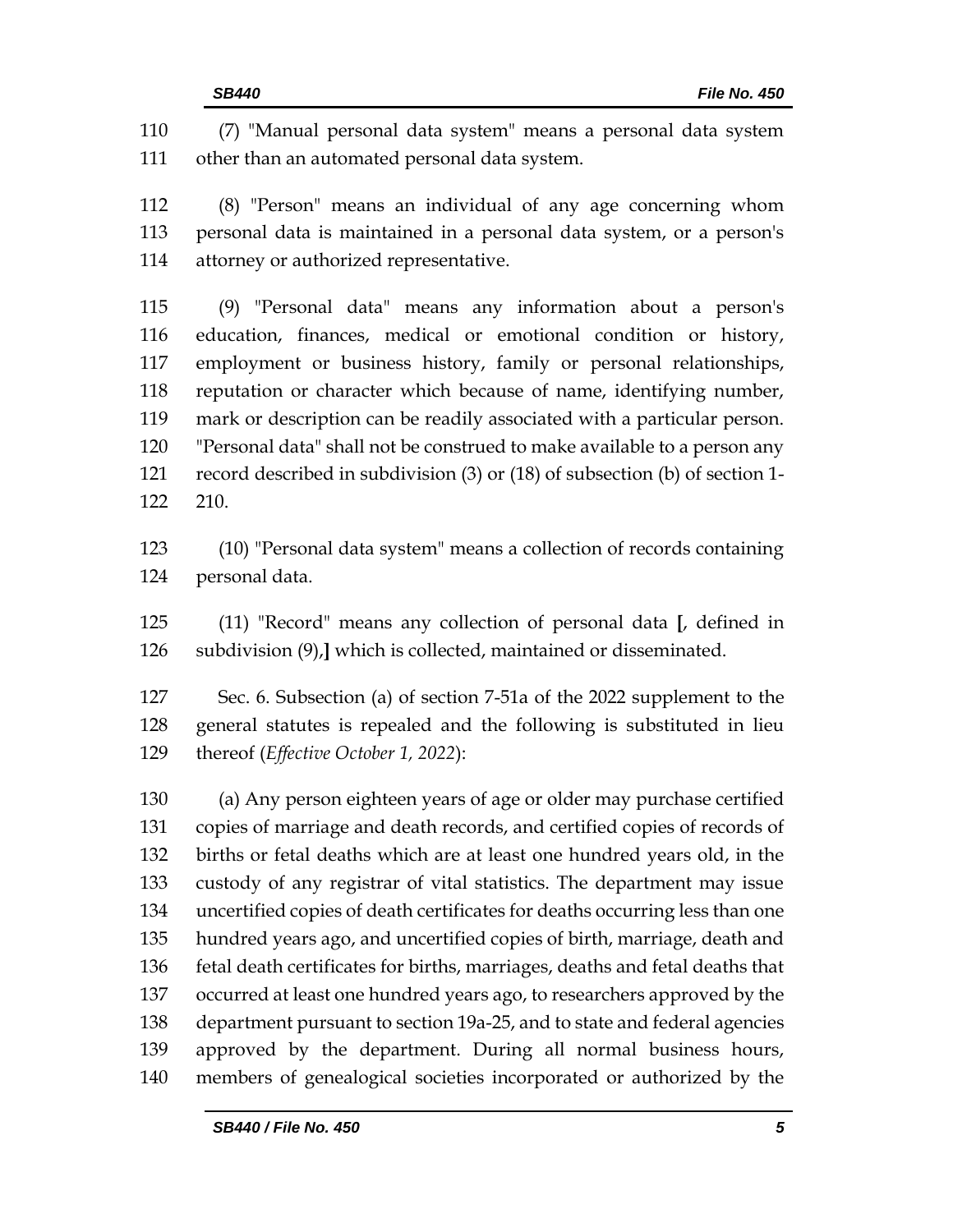Secretary of the State to do business or conduct affairs in this state shall (1) have full access to all vital records in the custody of any registrar of vital statistics, including certificates, ledgers, record books, card files, indexes and database printouts, except for those records containing 145 Social Security numbers protected pursuant to 42 USC 405 (c)(2)(C), and confidential files on adoptions, gender change, surrogacy agreements **[**,**]** and parentage, (2) be permitted to make notes from such records, (3) be permitted to purchase certified copies of such records, and (4) be permitted to incorporate statistics derived from such records in the publications of such genealogical societies. For all vital records containing Social Security numbers that are protected from disclosure pursuant to federal law, the Social Security numbers contained on such records shall be redacted from any certified copy of such records issued to a genealogist by a registrar of vital statistics.

 Sec. 7. Section 8-265c of the 2022 supplement to the general statutes, as amended by section 13 of public act 21-32, is repealed and the following is substituted in lieu thereof (*Effective January 1, 2023*):

 The authority shall require that occupancy of all housing financed or otherwise assisted under this chapter be open to all persons regardless of race, creed, color, national origin or ancestry, sex, **[**or**]** gender identity or expression or erased criminal history record information, as defined in section 46a-80a, and that the contractors and subcontractors engaged in the construction or rehabilitation of such housing shall take affirmative action to provide equal opportunity for employment without discrimination as to race, creed, color, national origin or ancestry, sex, gender identity or expression or erased criminal history record information.

 Sec. 8. Subsection (a) of section 22-4c of the 2022 supplement to the general statutes is repealed and the following is substituted in lieu thereof (*Effective October 1, 2022*):

 (a) The Commissioner of Agriculture may: (1) Adopt, amend or repeal, in accordance with the provisions of chapter 54, such standards, criteria and regulations, and such procedural regulations as are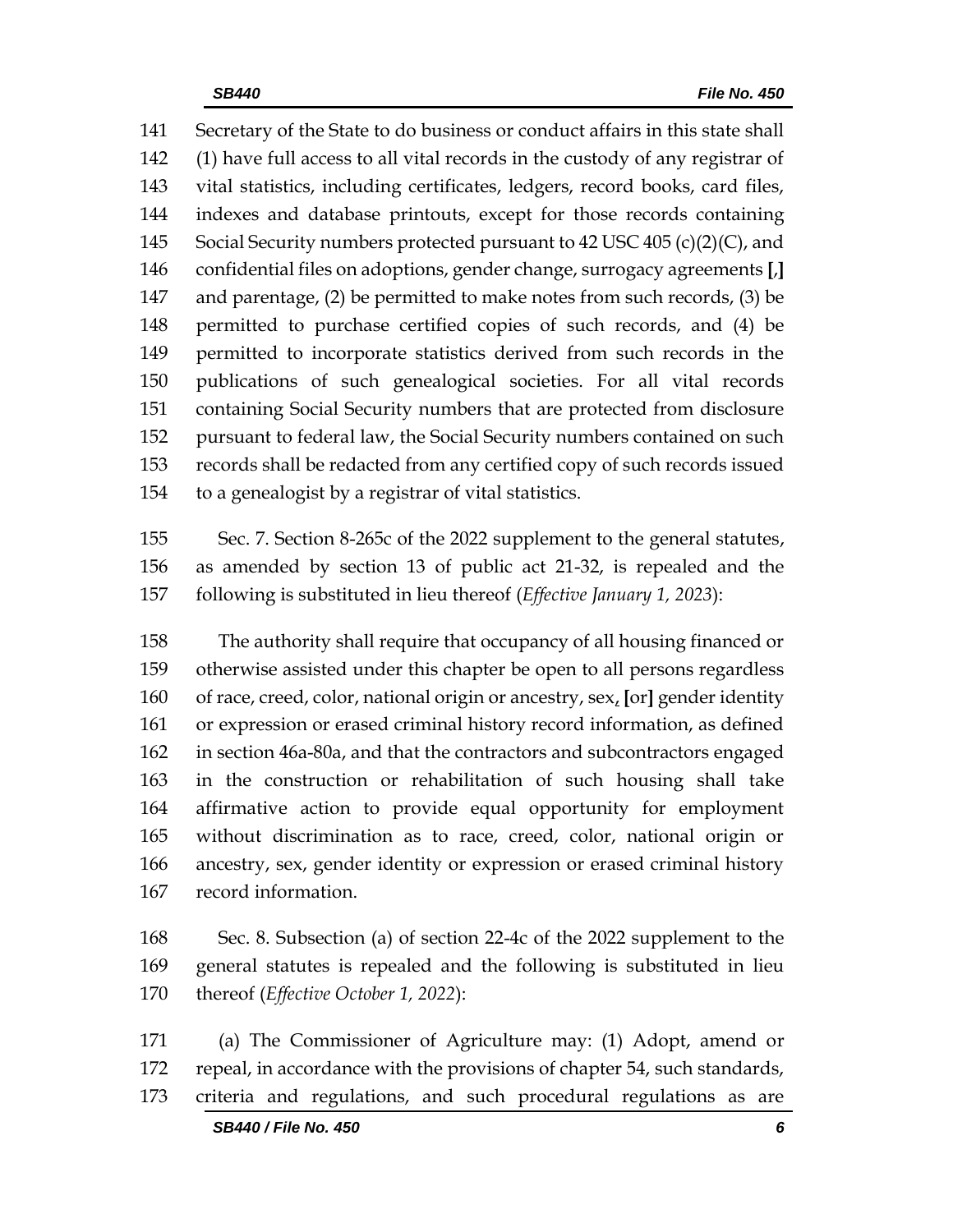necessary and proper to carry out the commissioner's functions, powers and duties; (2) enter into contracts with any person, firm, corporation or association to do all things necessary or convenient to carry out the functions, powers and duties of the department; (3) initiate and receive complaints as to any actual or suspected violation of any statute, regulation, permit or order administered, adopted or issued by the commissioner. The commissioner may hold hearings, administer oaths, take testimony and subpoena witnesses and evidence, enter orders and institute legal proceedings including, but not limited to, suits for injunctions and for the enforcement of any statute, regulation, order or permit administered, adopted or issued by the commissioner. The commissioner, or the commissioner's agent, may issue a citation in accordance with section 51-164n for any infraction or violation established in any provision of the general statutes that is under the commissioner's authority; (4) provide an advisory opinion, upon request of any municipality, state agency, tax assessor or any landowner as to what constitutes agriculture or farming pursuant to subsection (q) of section 1-1, or regarding classification of land as farm land or open space land pursuant to sections 12-107b to 12-107f, inclusive; (5) in accordance with constitutional limitations, enter at all reasonable times, without liability, upon any public or private property, except a private residence, for the purpose of inspection and investigation to ascertain possible violations of any statute, regulation, order or permit administered, adopted or issued by the commissioner and the owner, managing agent or occupant of any such property shall permit such entry, and no action for trespass shall lie against the commissioner for such entry, or the commissioner may apply to any court having criminal jurisdiction for a warrant to inspect such premises to determine compliance with any statute, regulation, order or permit or methods of manufacture or production ascertained by the commissioner during, or as a result of, any inspection, investigation or hearing; (6) undertake any studies, inquiries, surveys or analyses the commissioner may deem relevant, through the personnel of the department or in cooperation with any public or private agency, to accomplish the functions, powers and duties of the commissioner; (7) require the posting of sufficient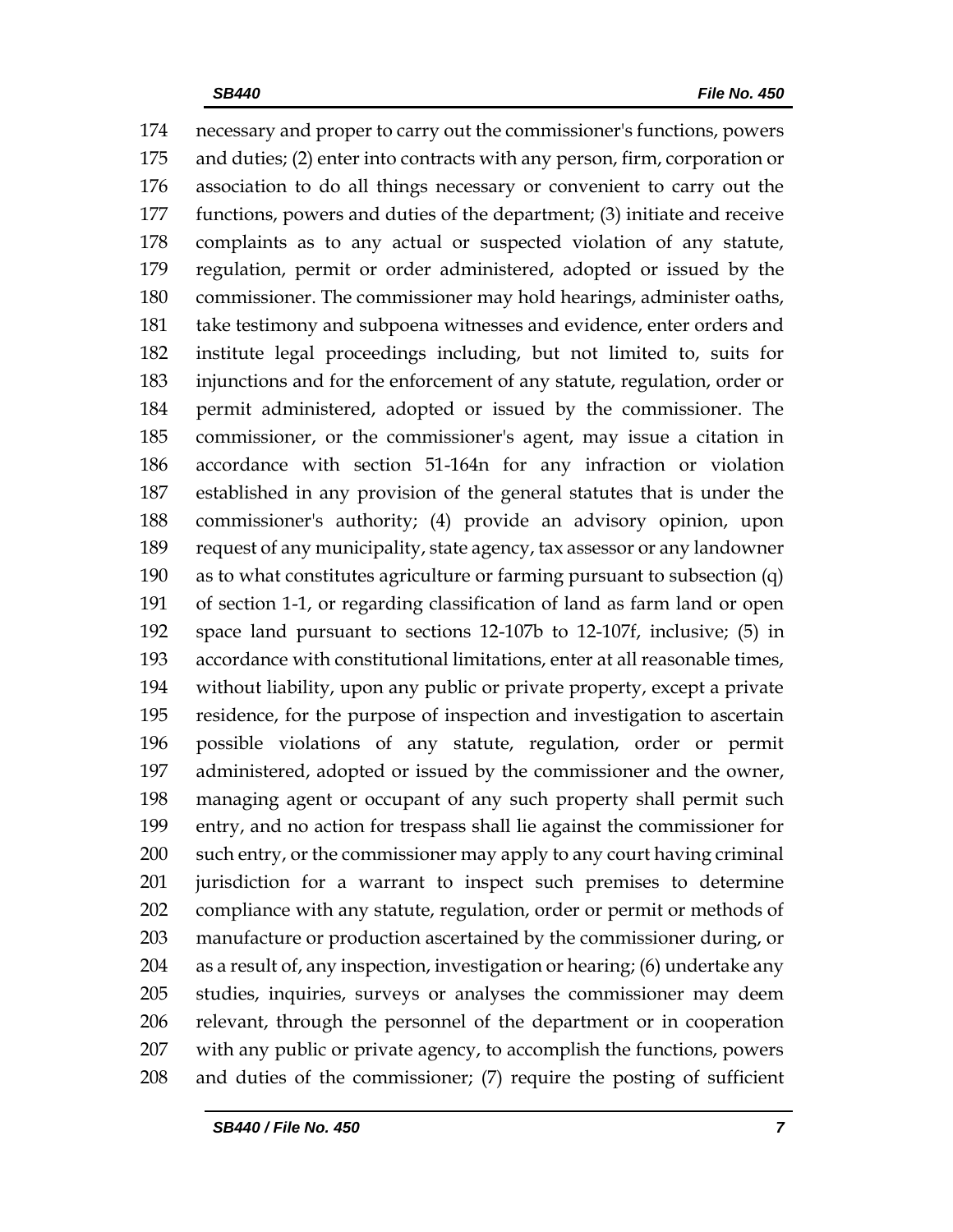performance bond or other security to assure compliance with any permit or order; (8) provide by notice printed on any form that any false statement made thereon or pursuant thereto is punishable as a criminal offense under section 53a-157b; and (9) by regulations adopted in accordance with the provisions of chapter 54, require the payment of a fee sufficient to cover the reasonable cost of acting upon an application for and monitoring compliance with the terms and conditions of any state or federal permit, license, registration, order, certificate or approval. Such costs may include, but are not limited to, the costs of (A) public notice, (B) reviews, inspections and testing incidental to the issuance of and monitoring of compliance with such permits, licenses, orders, certificates and approvals, and (C) surveying and staking boundary lines. The applicant shall pay the fee established in accordance with the provisions of this section prior to the final decision of the commissioner on the application. The commissioner may postpone review of an application until receipt of the payment.

 Sec. 9. Subdivision (2) of subsection (c) of section 27-103 of the 2022 supplement to the general statutes is repealed and the following is substituted in lieu thereof (*Effective October 1, 2022*):

 (2) All initial appointments to the board shall be made not later than December 1, 2021, and shall terminate on November **[**31**]** 30, 2023, or November **[**31**]** 30, 2024, as applicable, regardless of when the initial appointment was made. Any member of the board may serve more than one term.

 Sec. 10. Subsection (a) of section 30-89 of the 2022 supplement to the general statutes is repealed and the following is substituted in lieu thereof (*Effective October 1, 2022*):

 (a) Any person to whom the sale of alcoholic liquor is by law forbidden who purchases or attempts to purchase such liquor or who makes any false statement for the purpose of procuring such liquor shall be fined not less than two hundred dollars or more than five hundred dollars.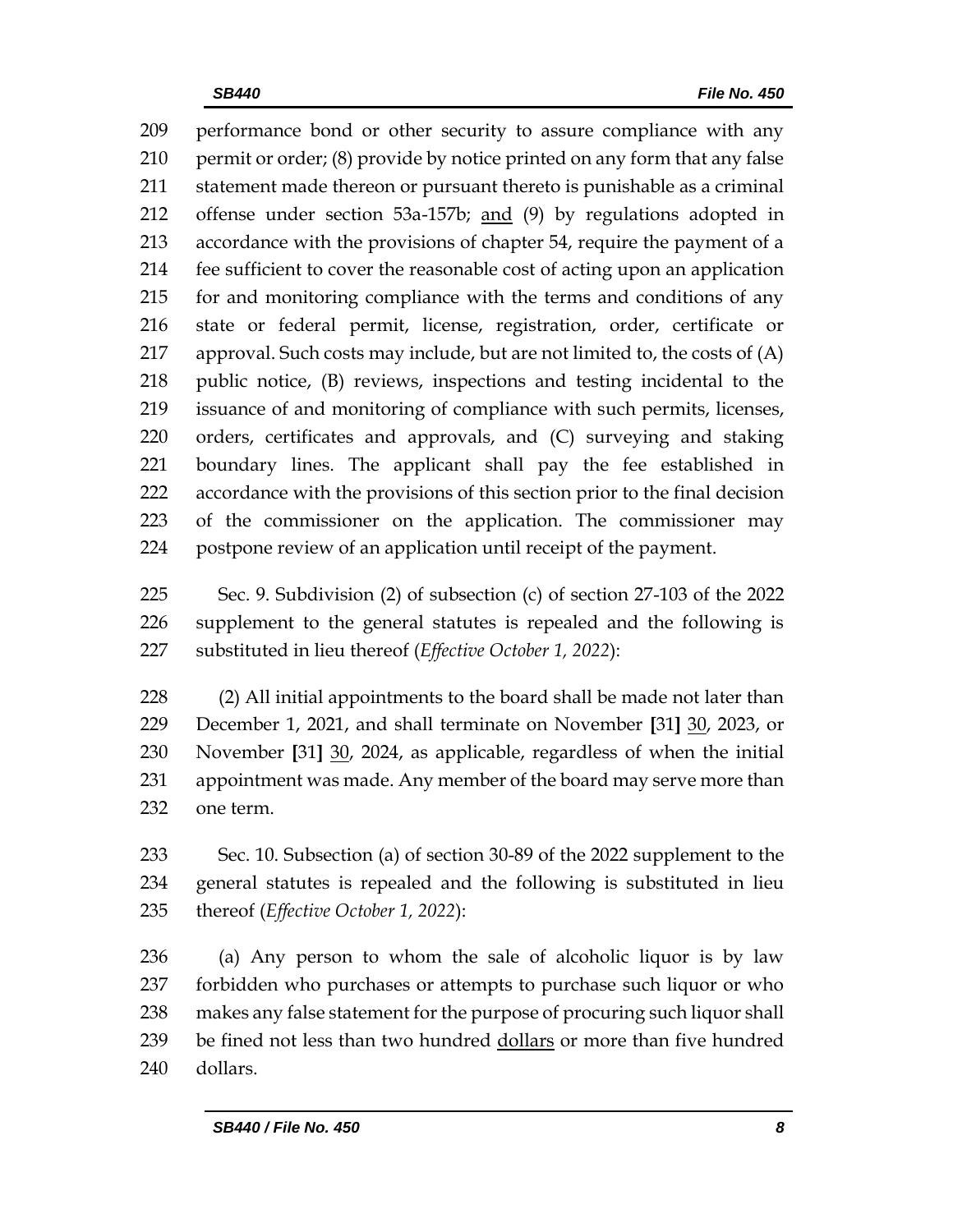| 241 | Sec. 11. Section 31-232c of the general statutes is repealed and the           |  |  |  |
|-----|--------------------------------------------------------------------------------|--|--|--|
| 242 | following is substituted in lieu thereof (Effective October 1, 2022):          |  |  |  |
| 243 | Except when the result would be inconsistent with the other                    |  |  |  |
| 244 | provisions of subsection (d) of section 31-222 and sections 31-231b, 31-       |  |  |  |
| 245 | 232b to 31-232k, inclusive, [31-236(a)(8)] subdivision (8) of subsection (a)   |  |  |  |
| 246 | of section 31-236 and section 31-250, as provided in the regulations of        |  |  |  |
| 247 | the administrator, the provisions of this chapter, which apply to claims       |  |  |  |
| 248 | for, or the payment of, regular benefits, including benefits for partial       |  |  |  |
| 249 | unemployment, shall apply to claims for, and the payment of, extended          |  |  |  |
| 250 | benefits.                                                                      |  |  |  |
| 251 | Sec. 12. Section 31-232h of the general statutes is repealed and the           |  |  |  |
| 252 | following is substituted in lieu thereof (Effective October 1, 2022):          |  |  |  |
| 253 | No individual shall receive both extended benefits and additional              |  |  |  |
| 254 | benefits during or in respect to the same week. An individual may              |  |  |  |
| 255 | become eligible to receive additional benefits under section 31-232a with      |  |  |  |
| 256 | respect to a week of unemployment only if he is not eligible to receive        |  |  |  |
| 257 | extended benefits under subsection (d) of section 31-222 and sections 31-      |  |  |  |
| 258 | 231b, 31-232b to 31-232k, inclusive, [31-236(a)(8)] subdivision (8) of         |  |  |  |
| 259 | subsection (a) of section 31-236 and section 31-250 with respect to such       |  |  |  |
| 260 | week.                                                                          |  |  |  |
| 261 | Sec. 13. Section 31-232i of the general statutes is repealed and the           |  |  |  |
| 262 | following is substituted in lieu thereof (Effective October 1, 2022):          |  |  |  |
| 263 | In the administration of the provisions of subsection (d) of section 31-       |  |  |  |
| 264 | 222 and sections 31-231b, 31-232b to 31-232k, inclusive, [31-236(a)(8)]        |  |  |  |
| 265 | subdivision (8) of subsection (a) of section 31-236 and section 31-250,        |  |  |  |
| 266 | which are enacted to conform with the requirements of the Federal-State        |  |  |  |
| 267 | Extended Unemployment Compensation Act of 1970, the administrator              |  |  |  |
| 268 | shall take such action as may be necessary $(1)$ to ensure that the            |  |  |  |
| 269 | provisions are so interpreted and applied as to meet the requirements          |  |  |  |
| 270 | of such federal act as interpreted by the United States Department of          |  |  |  |
| 271 | Labor, and $(2)$ to secure to this state the full reimbursement of the federal |  |  |  |
| 272 | share of extended benefits paid under said sections<br>that<br>are             |  |  |  |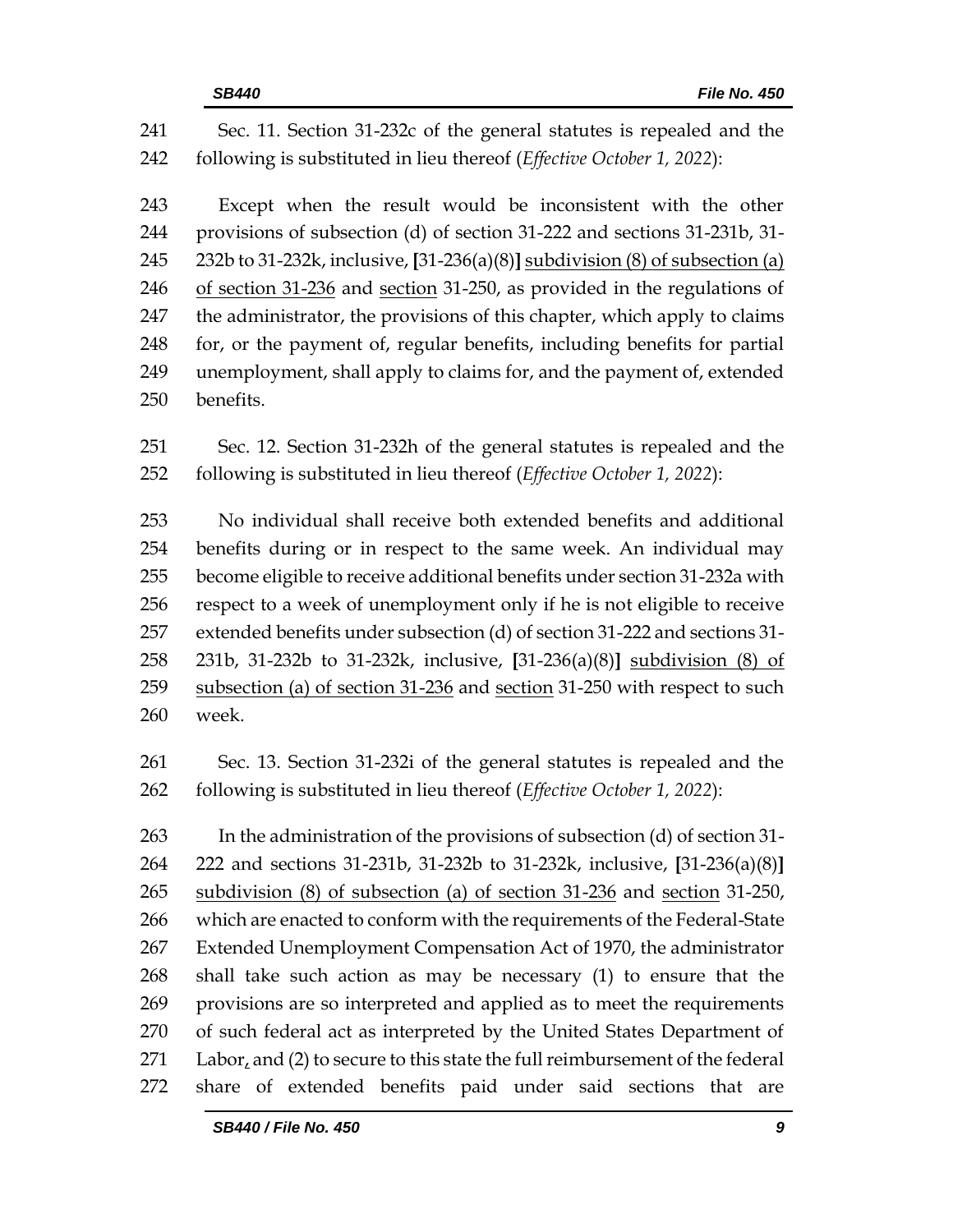273 reimbursable under the federal act.

 Sec. 14. Subdivision (9) of subsection (a) of section 31-236 of the 2022 supplement to the general statutes is repealed and the following is substituted in lieu thereof (*Effective October 1, 2022*):

 (9) If the administrator finds that the individual has retired and that such retirement was voluntary, until the individual has again become employed and has been paid wages in an amount required as a 280 condition of eligibility as set forth in subdivision (3) of subsection (a) of section 31-235; except that the individual is not ineligible on account of such retirement if the administrator finds (A) that the individual has retired because (i) such individual's work has become unsuitable considering such individual's physical condition and the degree of risk to such individual's health and safety, and (ii) such individual has requested of such individual's employer other work that is suitable, and (iii) such individual's employer did not offer such individual such work, 288 or (B) that the individual has been involuntarily retired;

 Sec. 15. Subsection (b) of section 31-237d of the general statutes is repealed and the following is substituted in lieu thereof (*Effective October 1, 2022*):

 (b) In any appeal to the board the board or any of its members may hear the appeal, except that the full board shall hear and decide cases requiring the application of **[**subsection (a)(3)**]** subdivision (3) of 295 subsection (a) of section 31-236 and cases in which a party has specifically requested in writing a hearing by the full board, provided the decision on all appeals shall be by a majority vote of the full board. The board shall approve or reject, by a majority vote, each request for a hearing before the full board in accordance with the criteria for granting such requests established in regulations adopted pursuant to section 31- 237g. In any case before the board, the board may delegate to a referee or other qualified employee of the appeals division the taking or hearing of evidence.

Sec. 16. Subdivision (1) of subsection (f) of section 31-374 of the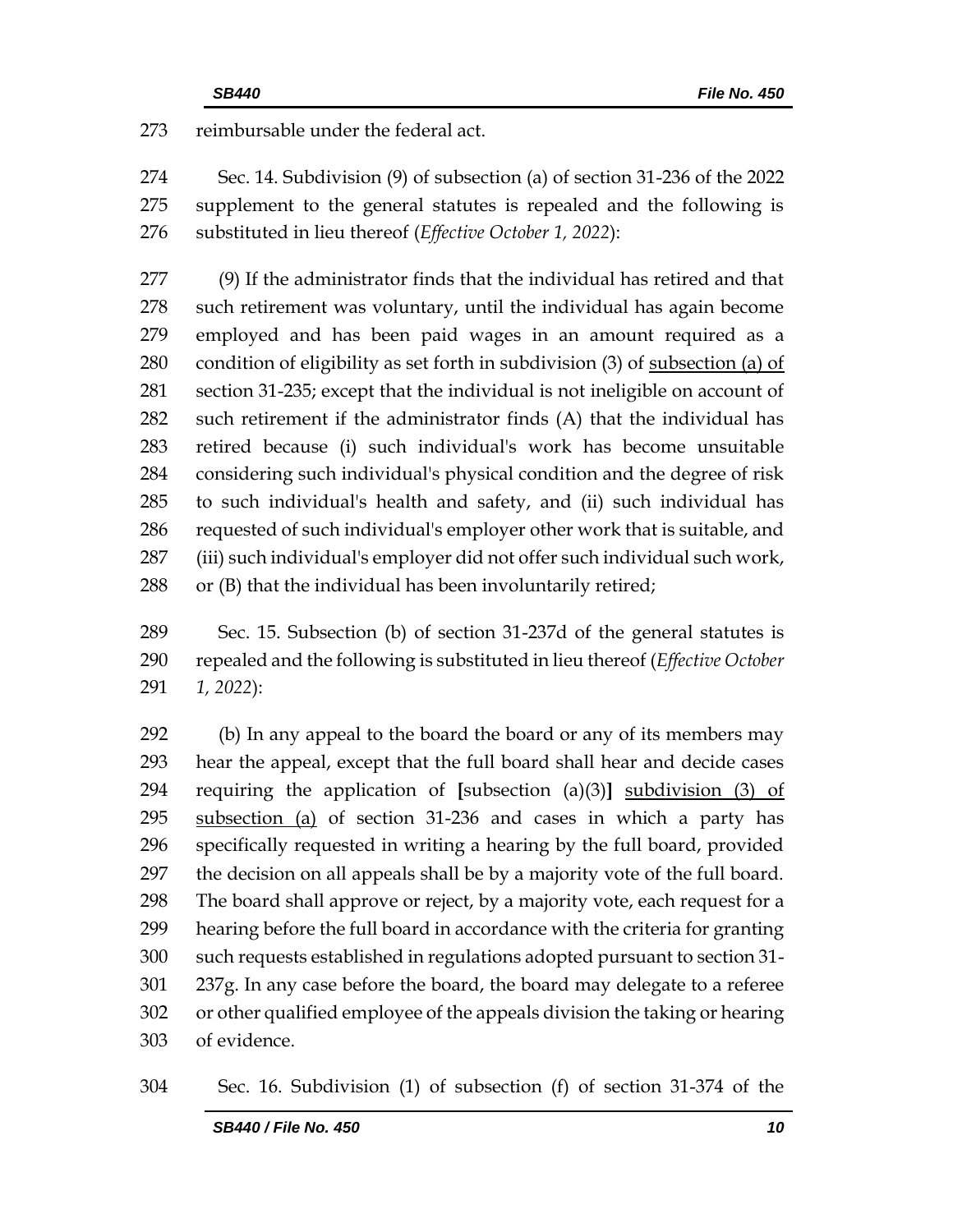general statutes is repealed and the following is substituted in lieu thereof (*Effective October 1, 2022*):

 (f) (1) Any employee or representative of employees who believes that there is a violation of an occupational safety or health standard or that there is an imminent danger of physical harm may request an inspection by giving notice to the commissioner or his authorized representative of such violation or danger. Any such notice shall be reduced to writing and shall set forth with reasonable particularity the grounds for the notice, and shall be signed by the employees or the 314 representative of employees. A copy of such notice shall be provided to the employer or the employer's agent no later than the time of the inspection, provided, upon the request of the person giving such notice, his or her name and the names of individual employees referred to therein shall not appear in such copy or on any record published, released or made available pursuant to subsection (g) of this section. Upon the request of an individual employee whose name is not included in such notice, but who at any time provides information to the commissioner concerning the violation or danger alleged in such notice, the name of such individual employee shall not appear on any record published, released or made available pursuant to subsection (g) of this section. If upon receipt of such notification the commissioner determines there are reasonable grounds to believe that such violation or danger exists, he shall make an inspection in accordance with the provisions of this section as soon as practicable to determine if such violation or danger exists. Such inspection may be limited to the alleged violation or danger. If the commissioner determines there are no reasonable grounds to believe that such violation or danger exists, he shall notify the employer, employee or representative of employees in writing of such determination. Such notification shall not preclude future enforcement action if conditions change.

 Sec. 17. Section 45a-186b of the 2022 supplement to the general statutes is repealed and the following is substituted in lieu thereof (*Effective October 1, 2022*):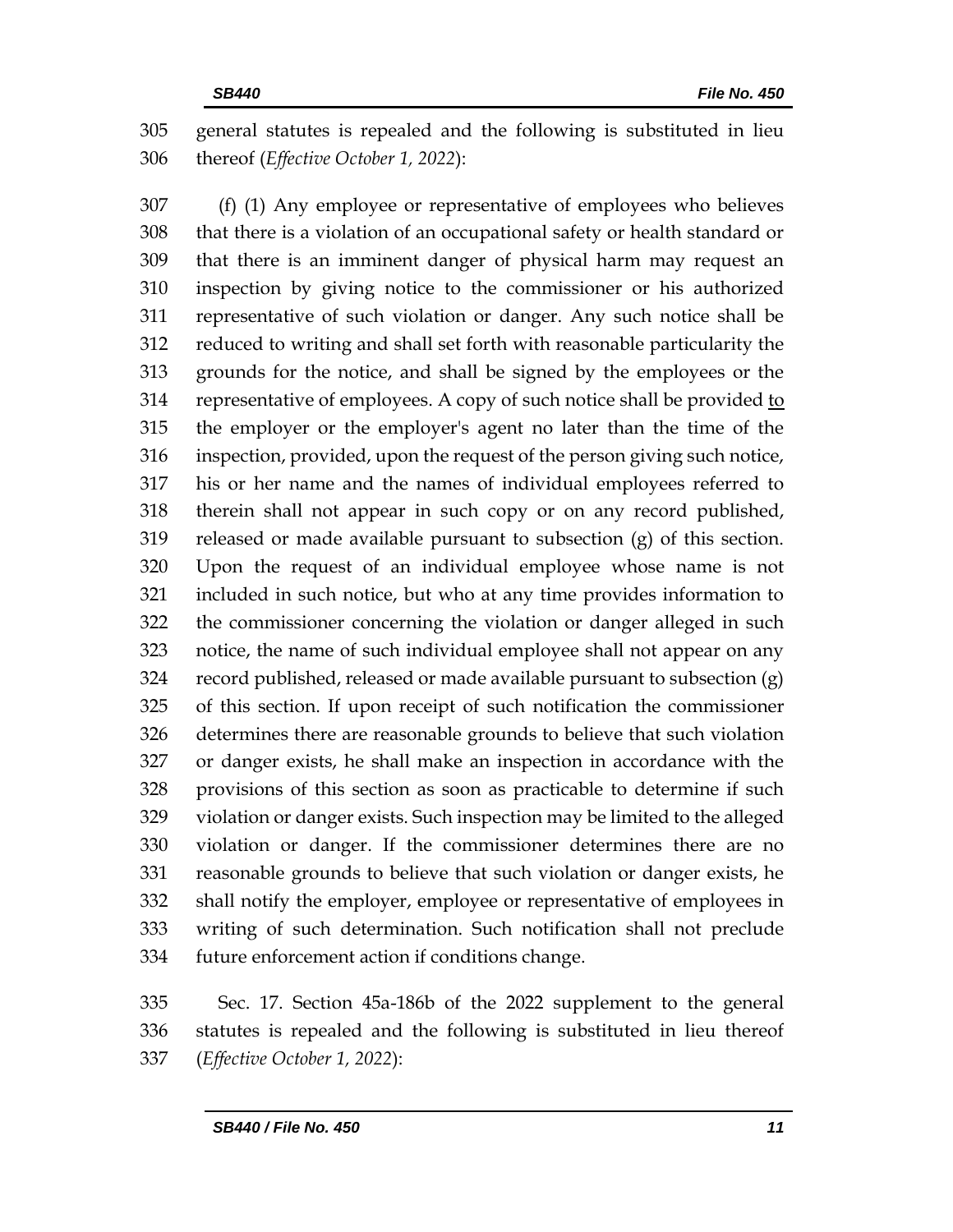In an appeal taken under section 45a-186 from a matter heard on the record in the Probate Court under section 17a-498, 17a-543, 17a-543a, 17a-685 **[**,**]** or 19a-131b, sections 45a-644 to 45a-667v, inclusive, or section 51-72 or 51-73, the Superior Court shall not substitute its judgment for that of the Probate Court as to the weight of the evidence on questions of fact. The Superior Court shall affirm the decision of the Probate Court unless the Superior Court finds that substantial rights of the person appealing have been prejudiced because the findings, inferences, conclusions or decisions are: (1) In violation of the federal or state constitution or the general statutes, (2) in excess of the statutory authority of the Probate Court, (3) made on unlawful procedure, (4) affected by other error of law, (5) clearly erroneous in view of the reliable, probative and substantial evidence on the whole record, or (6) arbitrary or capricious or characterized by abuse of discretion or clearly unwarranted exercise of discretion. If the Superior Court finds such prejudice, the Superior Court shall sustain the appeal and, if appropriate, may render a judgment that modifies the Probate Court's order, denial or decree or remand the case to the Probate Court for further proceedings. For the purposes of this section, a remand is a final judgment.

 Sec. 18. Subdivision (2) of section 45a-604 of the 2022 supplement to the general statutes is repealed and the following is substituted in lieu thereof (*Effective October 1, 2022*):

 (2) "Father" means a man who is a parent as defined **[**by**]** in section 46b-451;

 Sec. 19. Subdivision (15) of section 46a-54 of the 2022 supplement to the general statutes is repealed and the following is substituted in lieu thereof (*Effective October 1, 2022*):

 (15) To require an employer having three or more employees to (A) post in a prominent and accessible location information concerning the illegality of sexual harassment and remedies available to victims of sexual harassment, (B) provide, not later than three months after the employee's start date with the employer, a copy of the information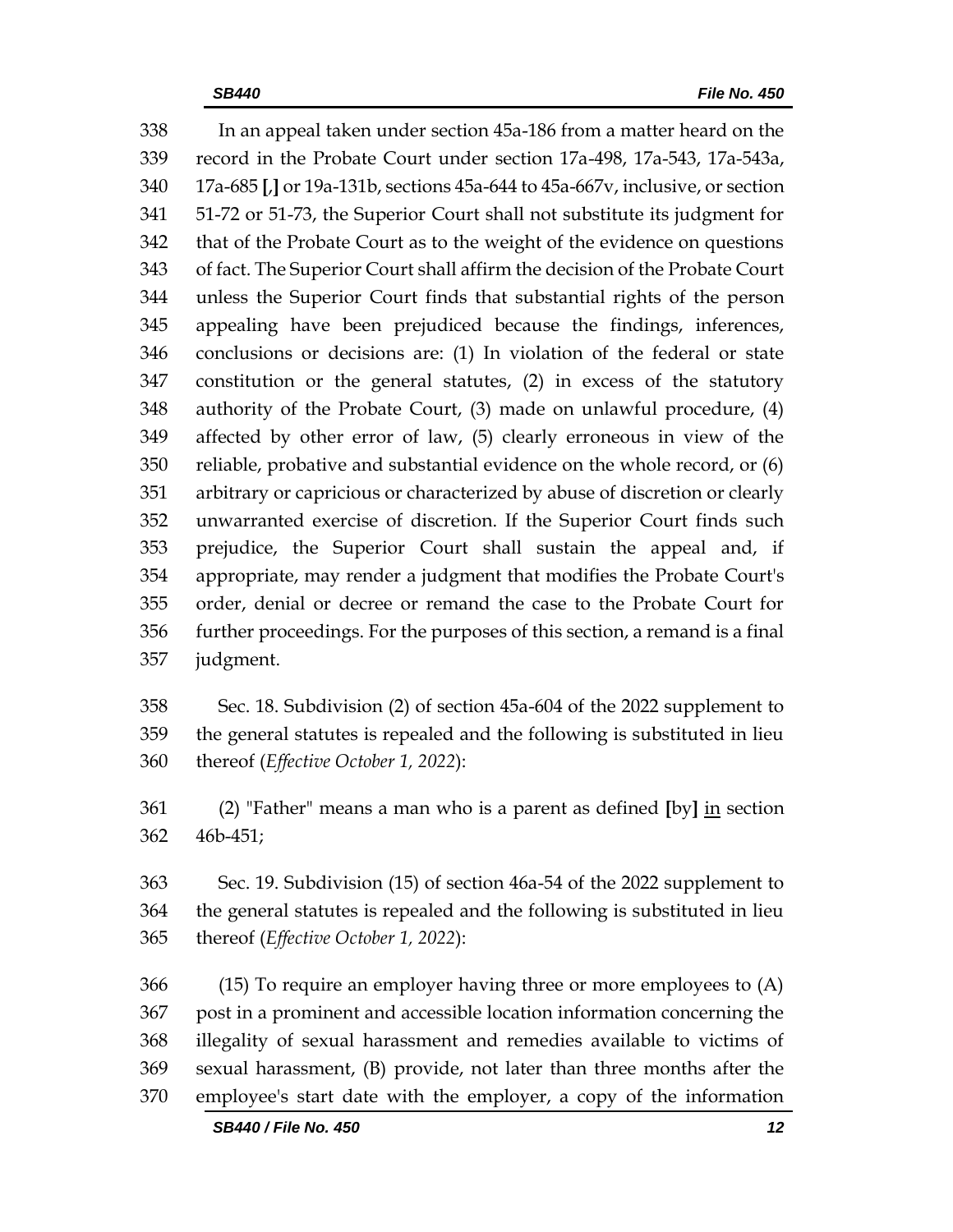concerning the illegality of sexual harassment and remedies available to victims of sexual harassment to each employee by electronic mail with a subject line that includes the words "Sexual Harassment Policy" or words of similar import, if (i) the employer has provided an electronic mail account to the employee, or (ii) the employee has provided the employer with an electronic mail address, provided if an employer has not provided an electronic mail account to the employee, the employer shall post the information concerning the illegality of sexual harassment and remedies available to victims of sexual harassment on the employer's Internet web site, if the employer maintains such an Internet web site. An employer may comply with the requirements of this subparagraph, by providing an employee with the link to the commission's Internet web site concerning the illegality of sexual harassment and the remedies available to victims of sexual harassment by electronic mail, text message or in writing; and (C) provide two hours of training and education to employees within one year of October 1, 2019, provided any employer who has provided such training and education to any such employees after October 1, 2018, shall not be required to provide such training and education a second time. An employer having (i) three or more employees, shall provide such training and education to an employee hired on or after October 1, 2019, not later than six months after the date of his or her hire, provided the commission has developed and made available such training and education materials in accordance with the provisions of subdivision (8) of subsection (a) of section 46a-56; or (ii) less than three employees shall provide such training and education to all supervisory employees within one year of October 1, 2019, and to all new supervisory employees within six months of their assumption of a supervisory position, provided any employer who has provided such training and education to any such supervisory employees after October 1, 2018, shall not be required to provide such training and education a second time. Any supervisory employee hired on or after October 1, 2019, by an employer having less than three employees, shall receive such training and education not later than six months after the date of his or her hire, provided the commission has developed and made available such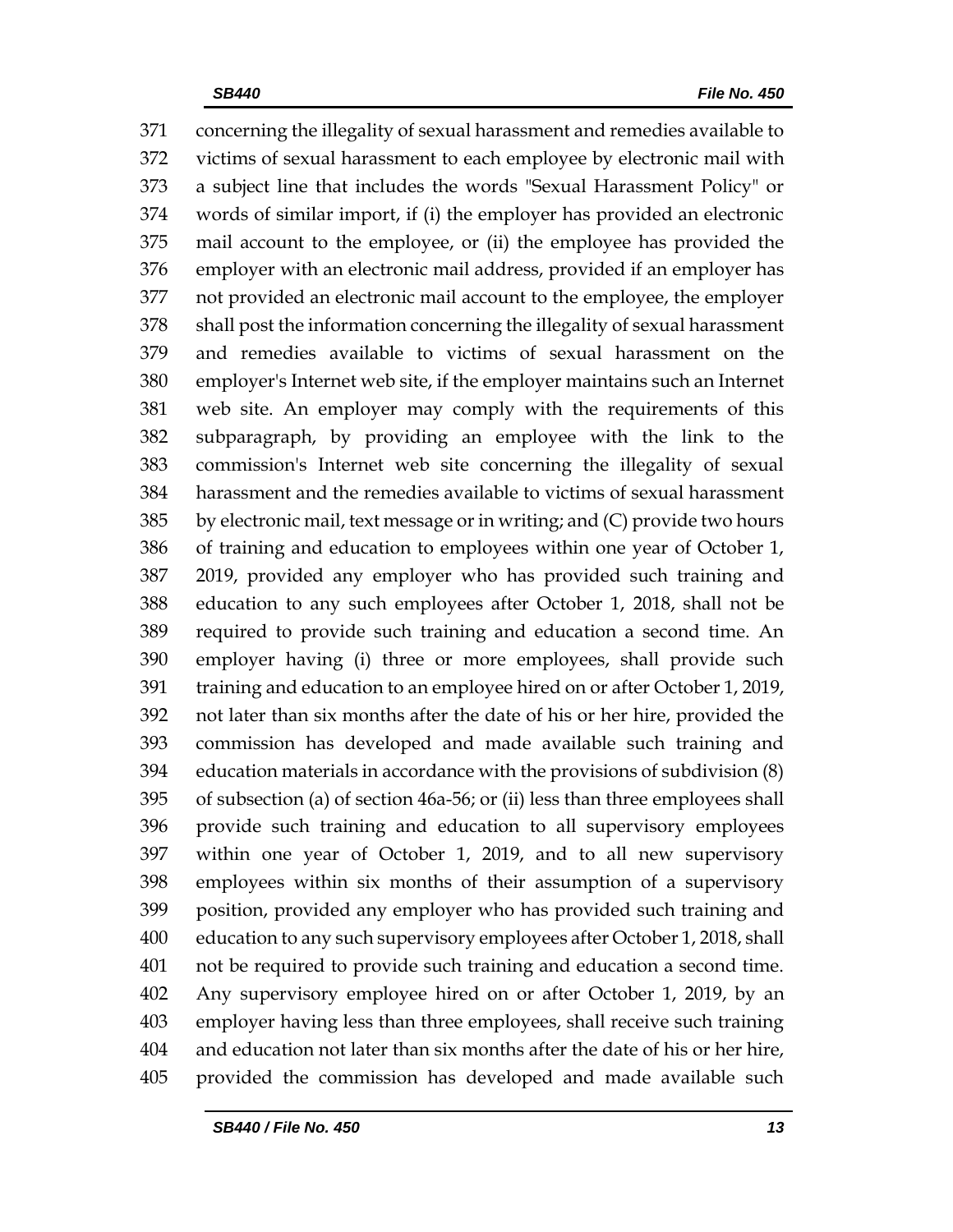training and education materials in accordance with the provisions of subdivision (8) of subsection (a) of section 46a-56. Such training and education shall include information concerning the federal and state statutory provisions concerning sexual harassment and remedies available to victims of sexual harassment. If an employee has received in-person training provided by the commission or has taken the no cost online training provided by the commission on its Internet web site in accordance with the provisions of subdivision (8) of subsection (a) of section 46a-56 **[**,**]** while employed by a different employer within the two years preceding the date of hire, an employer may consider such prior training to satisfy the training requirements of this **[**section**]** subdivision. An employer who is required to provide training under this subdivision shall provide periodic supplemental training that updates all supervisory and nonsupervisory employees on the content of such training and education not less than every ten years. As used in this subdivision, "sexual harassment" has the same meaning as provided in subdivision (8) of subsection (b) of section 46a-60 and "employer" includes the General Assembly and "employee" means any individual employed by an employer, including an individual employed by such individual's parent, spouse or child;

 Sec. 20. Section 46a-79 of the 2022 supplement to the general statutes, as amended by section 30 of public act 21-32, is repealed and the following is substituted in lieu thereof (*Effective January 1, 2023*):

 The General Assembly finds that the public is best protected when criminal offenders are rehabilitated and returned to society prepared to take their places as productive citizens and that the ability of returned offenders to find meaningful employment is directly related to their normal functioning in the community. It is therefore the policy of this state to encourage all employers to give favorable consideration to providing jobs to qualified individuals, including those who may have conviction information, as defined in section 54-142g. Nothing in this section shall be construed to permit any employer to refuse to hire or employ or to bar or to discharge from employment or to discriminate against an individual in compensation or in terms of employment on the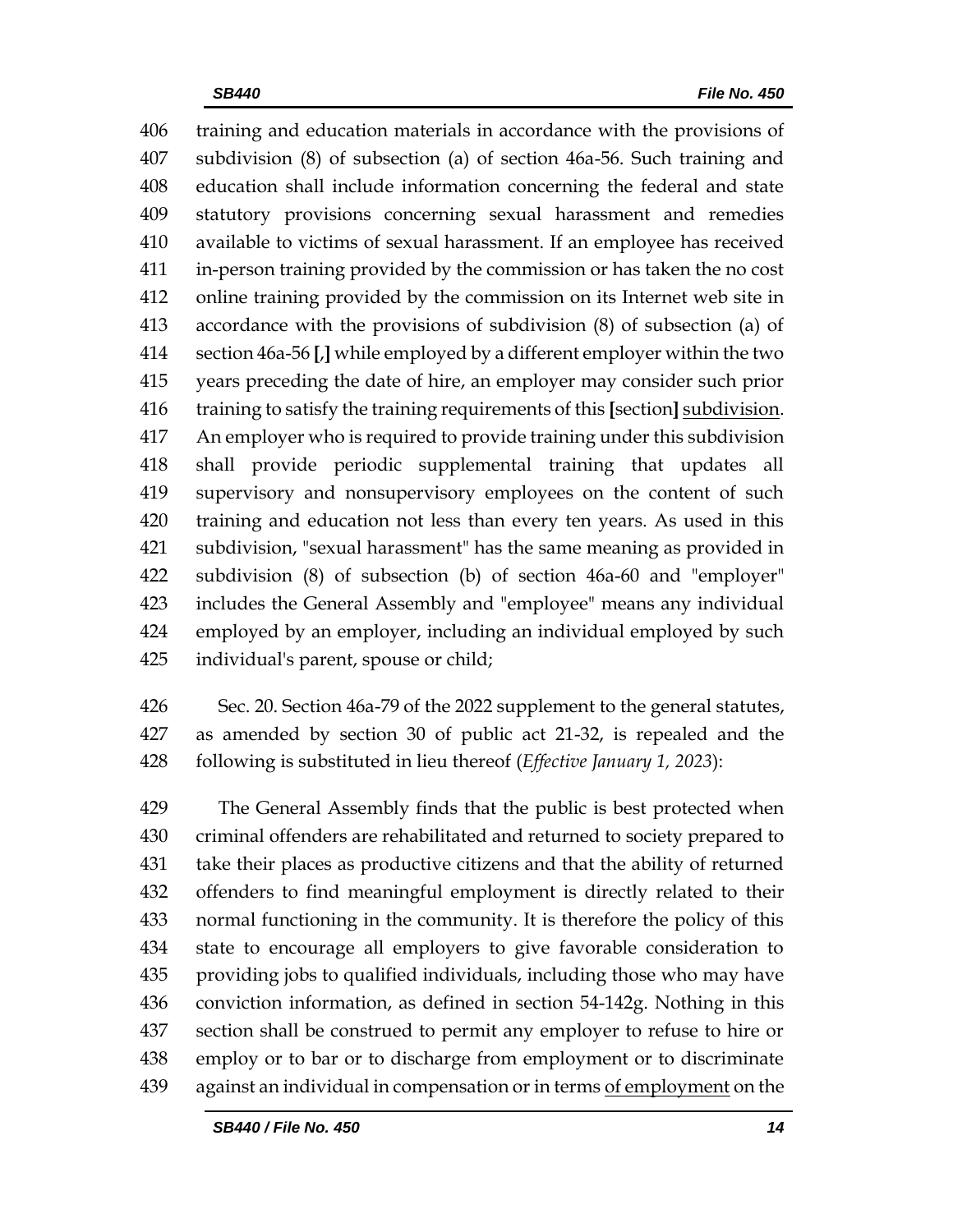basis of **[**that person's**]** such individual's erased criminal history record information, as defined in section 46a-80a.

 Sec. 21. Subsection (b) of section 46a-170 of the 2022 supplement to the general statutes is repealed and the following is substituted in lieu thereof (*Effective October 1, 2022*):

 (b) The council shall consist of the following members: (1) The Chief State's Attorney, or a designee; (2) the Chief Public Defender, or a designee; (3) the Commissioner of Emergency Services and Public Protection, or the commissioner's designee; (4) the Labor Commissioner, or the commissioner's designee; (5) the Commissioner of Social Services, or the commissioner's designee; (6) the Commissioner of Public Health, or the commissioner's designee; (7) the Commissioner of Mental Health and Addiction Services, or the commissioner's designee; (8) the Commissioner of Children and Families, or the commissioner's designee; (9) the Commissioner of Consumer Protection, or the commissioner's designee; (10) the director of the Basic Training Division of the Police Officer Standards and Training Council, or the director's designee; (11) the Child Advocate, or the Child Advocate's designee; (12) the Victim Advocate, or the Victim Advocate's designee; (13) a chairperson of the Commission on Women, Children, Seniors, Equity and Opportunity, or the chairperson's designee; (14) one representative of the Office of Victim Services of the Judicial Branch appointed by the Chief Court Administrator; (15) a municipal police chief appointed by the Connecticut Police Chiefs Association, or a designee; (16) the Commissioner of Education, or the commissioner's designee; (17) an adult victim of trafficking, appointed by the Governor; (18) a judge of the Superior Court, appointed by the Chief Court Administrator; (19) a state's attorney appointed by the Chief State's Attorney; (20) a public defender appointed by the Chief Public Defender; and (21) fifteen public members appointed as follows: The Governor shall appoint three members, one of whom shall represent victims of commercial exploitation of children, one of whom shall represent sex trafficking victims who are children and one of whom shall represent a coalition of children's advocacy centers and multidisciplinary teams that are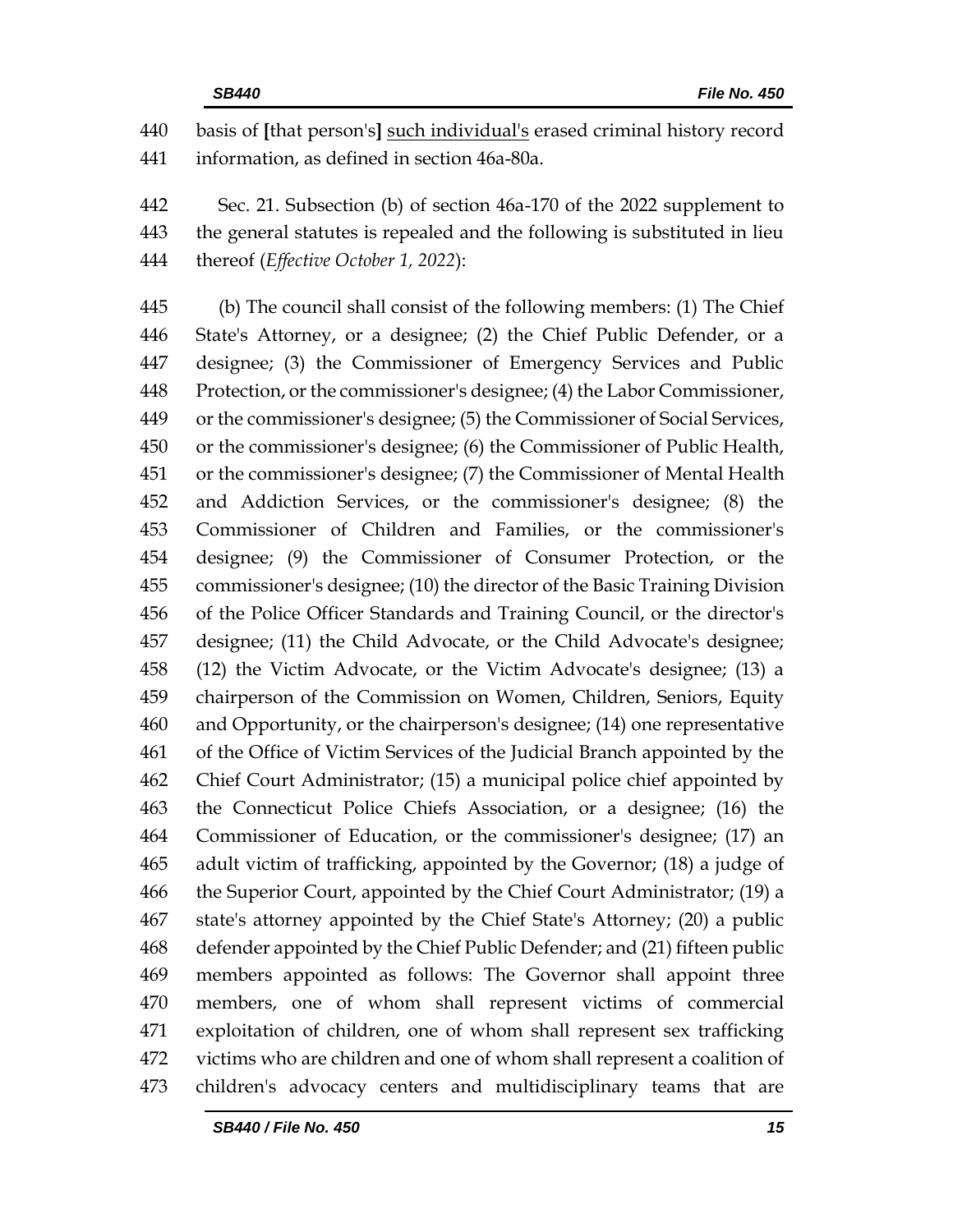dedicated to serving child abuse victims and their families, the president pro tempore of the Senate shall appoint two members, one of whom shall represent the Connecticut Alliance to End Sexual Violence and one of whom shall represent an organization that provides civil legal services to low-income individuals, the speaker of the House of Representatives shall appoint two members, one of whom shall represent the Connecticut Coalition Against Domestic Violence and one of whom shall represent the Connecticut Lodging Association, the majority leader of the Senate shall appoint two members, one of whom shall represent an organization that deals with behavioral health needs of women and children and one of whom shall represent the Connecticut Coalition to **[**end**]** End Homelessness, the majority leader of the House of Representatives shall appoint two members, one of whom shall represent an organization that advocates on social justice and human rights issues and one of whom shall represent the Connecticut Criminal Defense Lawyers Association, the minority leader of the Senate shall appoint two members, one of whom shall represent the Connecticut Immigrant and Refugee Coalition and one of whom shall represent massage therapists, and the minority leader of the House of Representatives shall appoint two members, one of whom shall represent the Motor Transport Association of Connecticut, Inc. and one of whom shall represent an organization that works with adult victims of trafficking.

 Sec. 22. Subsection (b) of section 46b-1 of the 2022 supplement to the general statutes is repealed and the following is substituted in lieu thereof (*Effective October 1, 2022*):

 (b) As used in this title, "domestic violence" means: (1) A continuous threat of present physical pain or physical injury against a family or household member, as defined in section 46b-38a; (2) stalking, including, but not limited to, stalking as described in section 53a-181d, of such family or household member; (3) a pattern of threatening, including, but not limited to, a pattern of threatening as described in section 53a-62, of such family or household member or a third party that intimidates such family or household member; or (4) coercive control of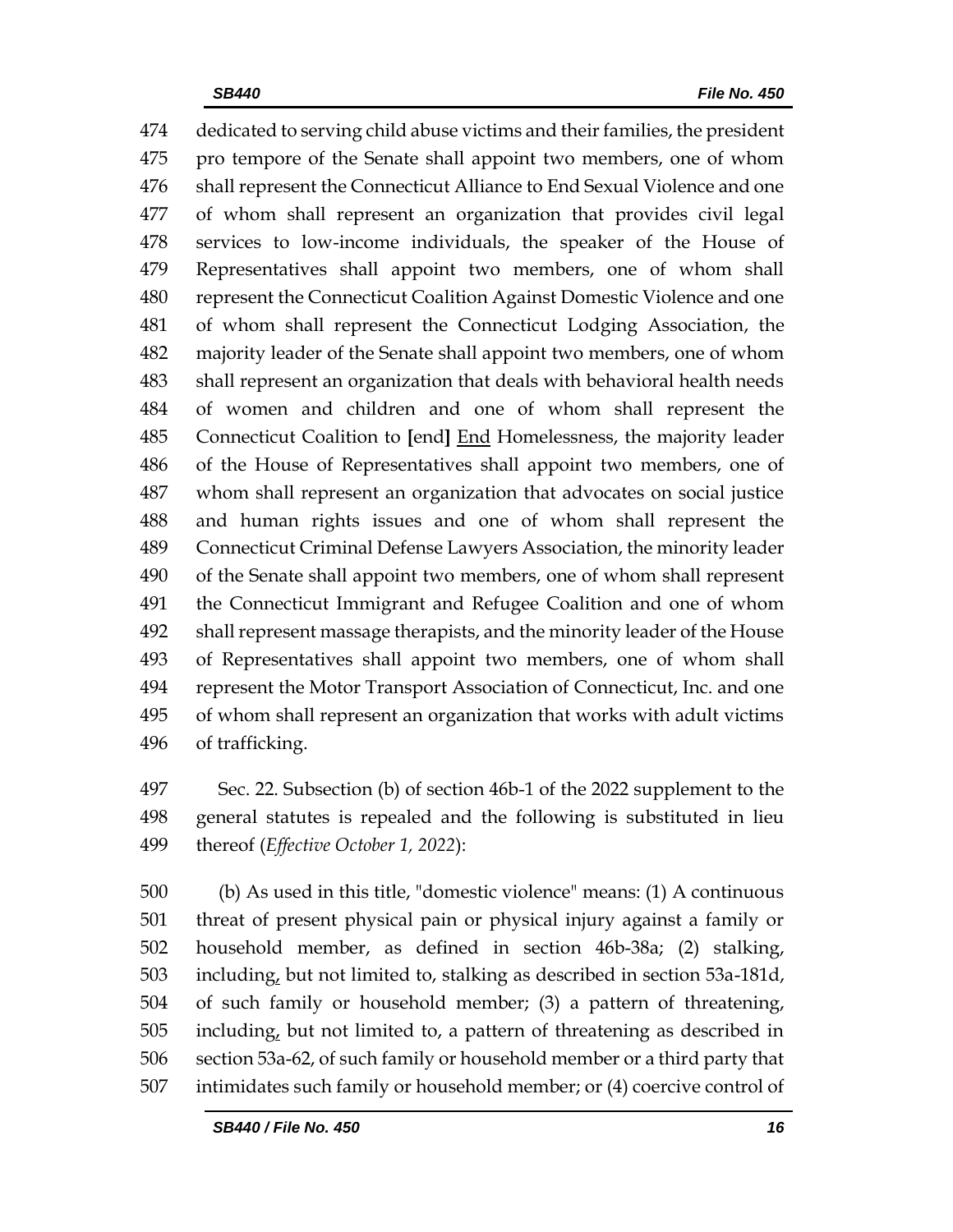| 508<br>509<br>510 | such family or household member, which is a pattern of behavior that<br>in purpose or effect unreasonably interferes with a person's free will and<br>personal liberty. "Coercive control" includes, but is not limited to, |  |  |  |
|-------------------|-----------------------------------------------------------------------------------------------------------------------------------------------------------------------------------------------------------------------------|--|--|--|
| 511               | unreasonably engaging in any of the following:                                                                                                                                                                              |  |  |  |
| 512               | (A) Isolating the family or household member from friends, relatives                                                                                                                                                        |  |  |  |
| 513               | or other sources of support;                                                                                                                                                                                                |  |  |  |
| 514               | (B) Depriving the family or household member of basic necessities;                                                                                                                                                          |  |  |  |
| 515               | (C) Controlling, regulating or monitoring the family or household                                                                                                                                                           |  |  |  |
| 516               | member's movements, communications, daily behavior, finances,                                                                                                                                                               |  |  |  |
| 517               | economic resources or access to services;                                                                                                                                                                                   |  |  |  |
| 518               | (D) Compelling the family or household member by force, threat or                                                                                                                                                           |  |  |  |
| 519               | intimidation, including, but not limited to, threats based on actual or                                                                                                                                                     |  |  |  |
| 520               | suspected immigration status, to (i) engage in conduct from which such                                                                                                                                                      |  |  |  |
| 521               | family or household member has a right to abstain, or (ii) abstain from                                                                                                                                                     |  |  |  |
| 522               | conduct that such family or household member has a right to pursue;                                                                                                                                                         |  |  |  |
| 523               | (E) Committing or threatening to commit cruelty to animals that                                                                                                                                                             |  |  |  |
| 524               | intimidates the family or household member; or                                                                                                                                                                              |  |  |  |
| 525               | (F) Forced sex acts, or threats of a sexual nature, including, but not                                                                                                                                                      |  |  |  |
| 526               | limited to, threatened acts of sexual conduct, threats based on a person's                                                                                                                                                  |  |  |  |
| 527               | sexuality or threats to release sexual images.                                                                                                                                                                              |  |  |  |
| 528               | Sec. 23. Subsection (a) of section 46b-15e of the 2022 supplement to                                                                                                                                                        |  |  |  |
| 529               | the general statutes, as amended by section 2 of public act 21-67, is                                                                                                                                                       |  |  |  |
| 530               | repealed and the following is substituted in lieu thereof ( <i>Effective June 1</i> ,                                                                                                                                       |  |  |  |
| 531               | 2022):                                                                                                                                                                                                                      |  |  |  |
| 532               | (a) (1) The [office] Office of the Chief Court Administrator shall revise                                                                                                                                                   |  |  |  |
| 533               | and simplify the process for filing an application for relief under section                                                                                                                                                 |  |  |  |
| 534               | 46b-15. The [office] Office of the Chief Court Administrator shall ensure                                                                                                                                                   |  |  |  |
| 535               | that any person seeking to file an application for relief is provided with                                                                                                                                                  |  |  |  |
| 536               | a one-page, plain language explanation of how to apply for relief under                                                                                                                                                     |  |  |  |

section 46b-15.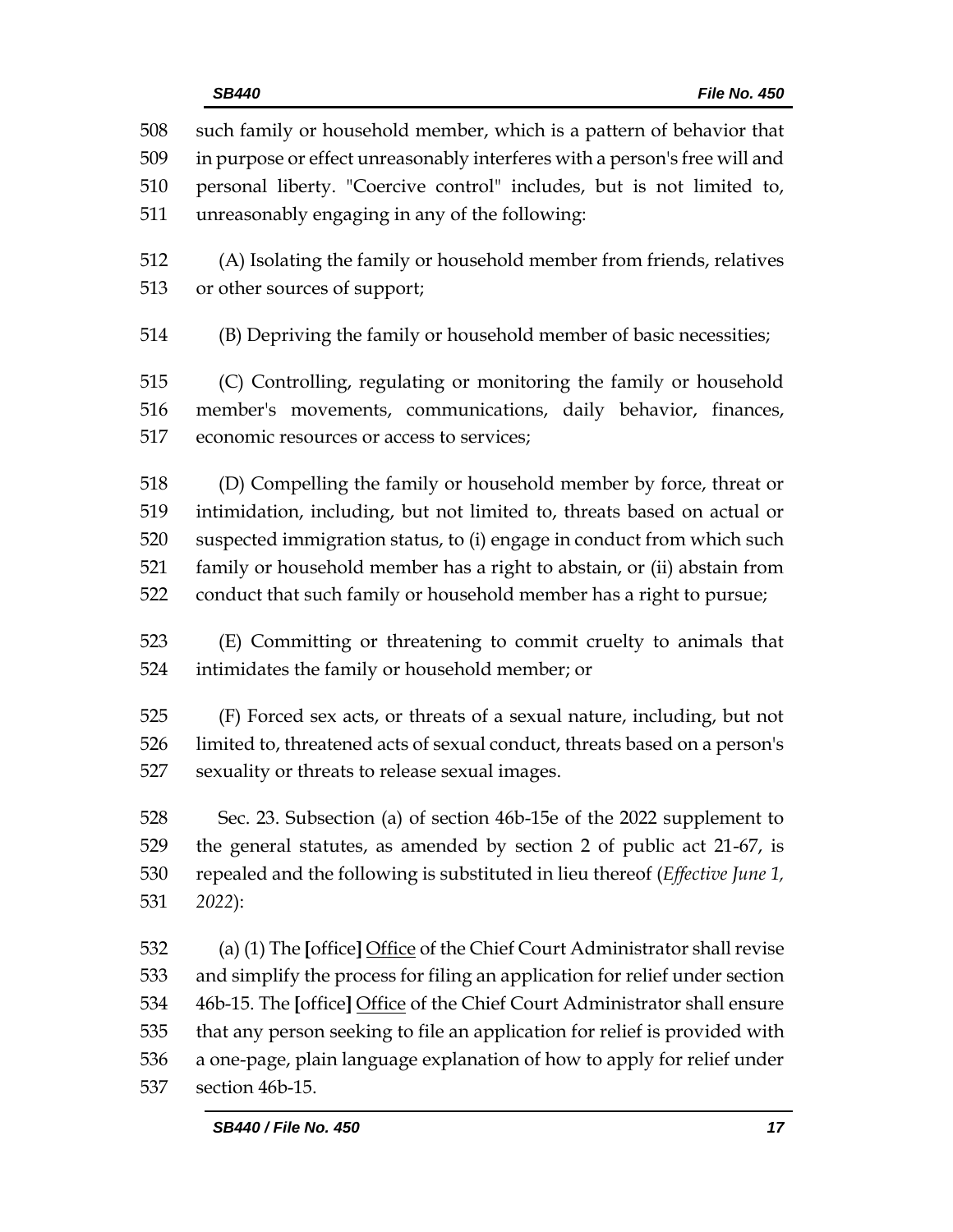(2) The **[**office**]** Office of the Chief Court Administrator shall develop and make available to the public educational materials concerning the risk protection order and warrant processes set forth in section 29-38c relating to a person who poses a risk of imminent personal injury to himself or herself or to another person. The **[**office**]** Office of the Chief Court Administrator shall develop and make available to the public in hard copy and electronically on the Internet web site of the Judicial Branch a form to enable a family or household member or medical professional, each as defined in section 29-38c, to apply to have a risk protection order investigation ordered and a one-page, plain language explanation of how to apply for such order. The form shall contain questions designed to solicit information significant to a determination. The public educational materials and form shall prominently advise the applicant that a risk protection order or warrant may be sought through and with the assistance of a municipal or state police agency or a state's attorney's office, and of the benefits of doing so.

 Sec. 24. Subsection (b) of section 46b-16a of the 2022 supplement to the general statutes is repealed and the following is substituted in lieu thereof (*Effective October 1, 2022*):

 (b) The application shall be accompanied by an affidavit made by the applicant under oath that includes a statement of the specific facts that form the basis for relief. If the applicant attests that disclosure of the applicant's location information would jeopardize the health, safety or liberty of the applicant or the applicant's children, the applicant may request, on a form prescribed by the Chief Court Administrator, that his or her location information not be disclosed. Upon receipt of the application, if the allegations set forth in the affidavit meet the requirements of subsection (a) of this section, the court shall schedule a hearing not later than fourteen days from the date of the application. If a postponement of a hearing on the application is requested by either party, no ex parte order shall be continued except upon agreement of the parties or by order of the court for good cause shown. If the court is closed on the scheduled hearing date, the hearing shall be held on the next day the court is open and any ex parte order that was issued shall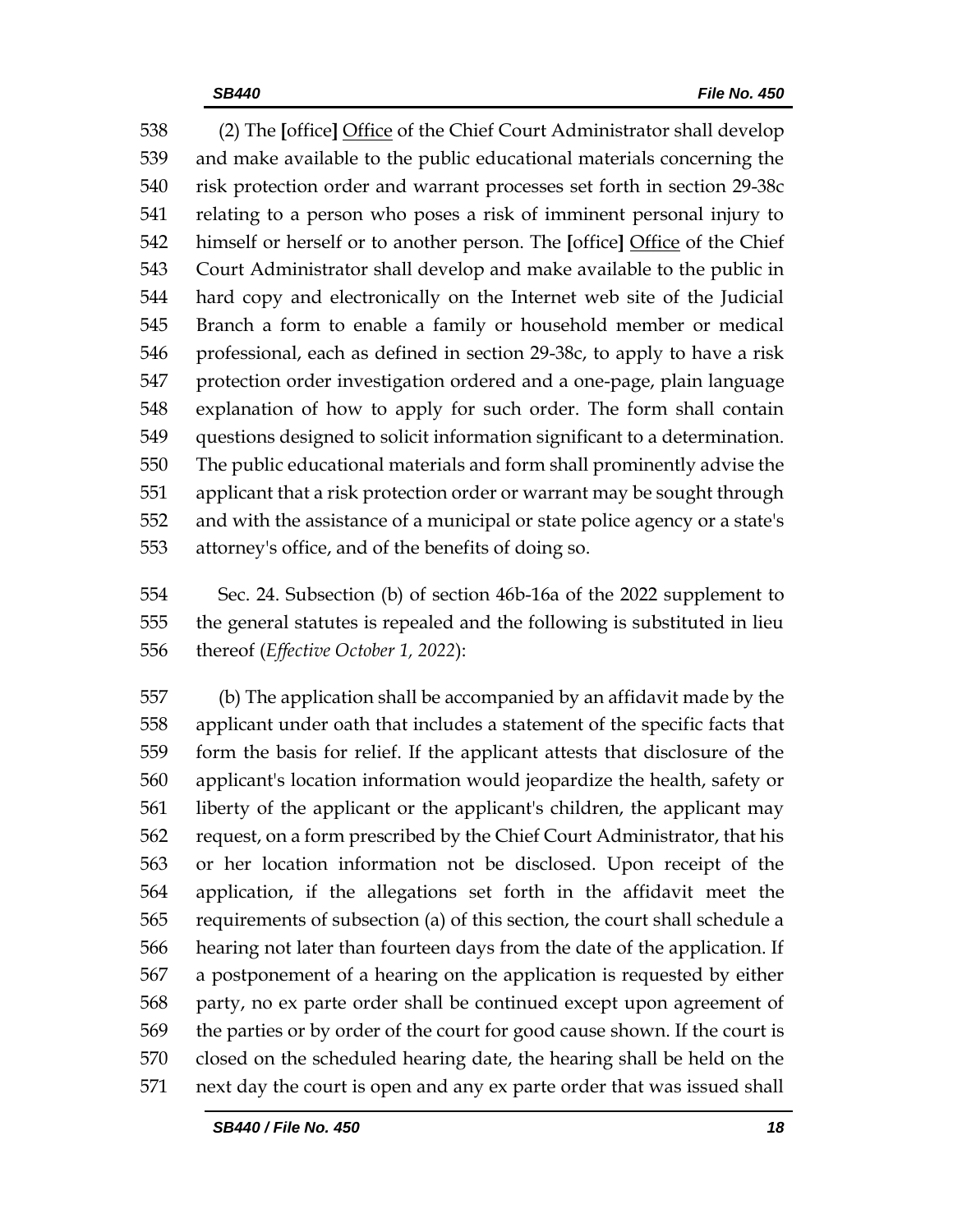remain in effect until the date of such hearing. If the applicant is under eighteen years of age, a parent, guardian or responsible adult who brings the application as next friend of the applicant may not speak on the applicant's behalf at such hearing unless there is good cause shown as to why the applicant is unable to speak on his or her own behalf, except that nothing in this subsection shall preclude such parent, guardian or responsible adult from testifying as a witness at such hearing. If the court finds that there are reasonable grounds to believe that the respondent has committed acts constituting grounds for issuance of an order under this section and will continue to commit such acts, or acts designed to intimidate or retaliate against the applicant, the court, in its discretion, may make such orders as it deems appropriate for the protection of the applicant. If the court finds that there are reasonable grounds to believe that an imminent danger exists to the applicant, the court may issue an ex parte order granting such relief as it deems appropriate. In making such orders, the court, in its discretion, may consider relevant court records if the records are available to the public from a clerk of the Superior Court or on the Judicial Branch's Internet web site. Such orders may include, but are not limited to, an order enjoining the respondent from: (1) Imposing any restraint upon the person or liberty of the applicant; (2) threatening, harassing, assaulting, molesting, sexually assaulting or attacking the applicant; and (3) entering the dwelling of the applicant.

 Sec. 25. Subdivision (5) of subsection (m) of section 46b-231 of the 2022 supplement to the general statutes is repealed and the following is substituted in lieu thereof (*Effective October 1, 2022*):

 (5) Venue for proceedings to establish parentage in IV-D support cases shall be in accordance with the provisions of subsection **[**(d)**]** (e) of 600 section  $46b-461$ , as amended by this act. The matter shall be heard and determined by a family support magistrate in accordance with the provisions of chapter 815y.

 Sec. 26. Subdivisions (4) and (5) of subsection (s) of section 46b-231 of the 2022 supplement to the general statutes are repealed and the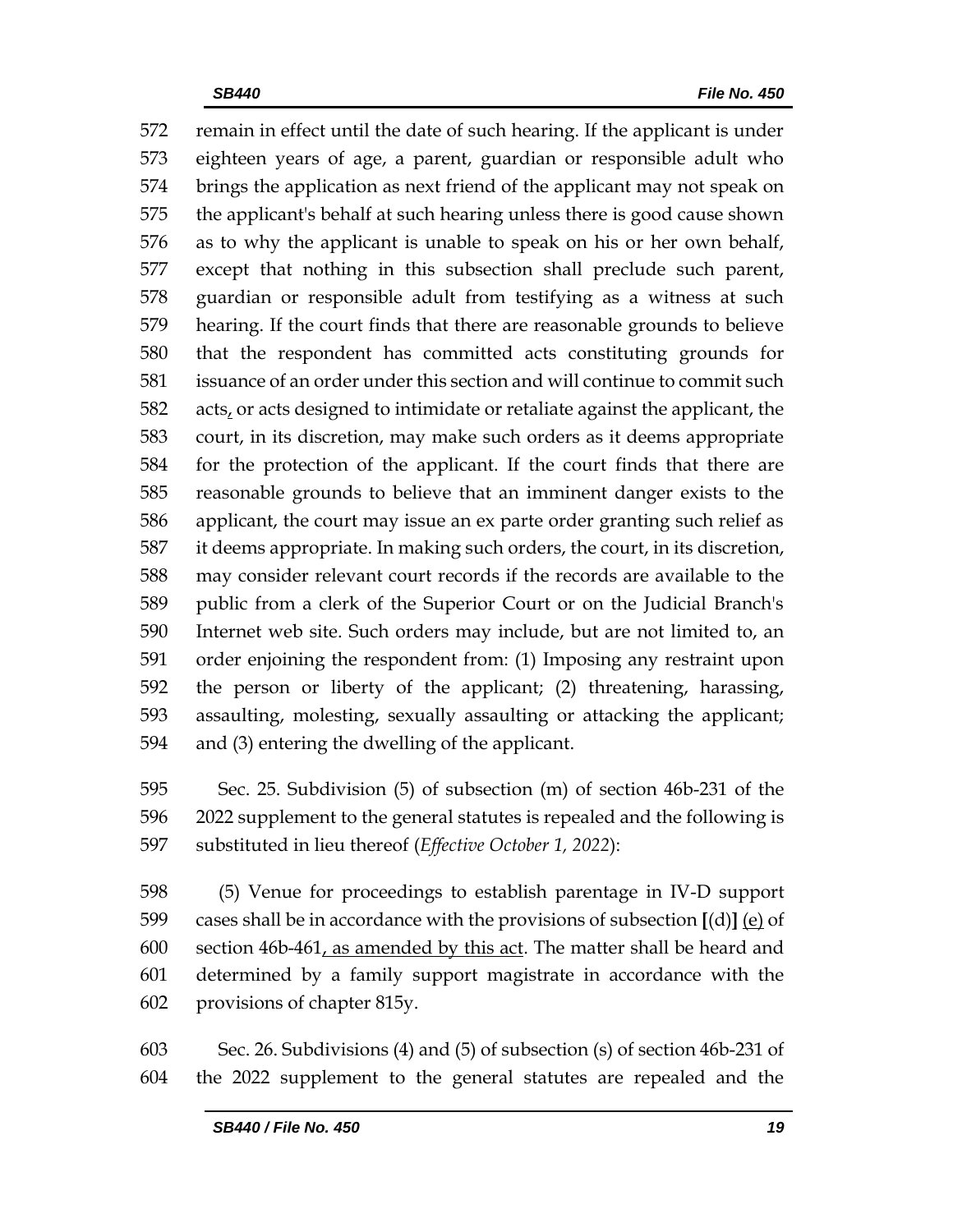### following is substituted in lieu thereof (*Effective October 1, 2022*):

 (4) Review child support orders (A) in non-TFA IV-D support cases (i) at the request of either parent or custodial party subject to a support order, or (ii) upon receipt of information indicating a substantial change in circumstances of any party to the support order, (B) in TFA cases, at the request of the Office of Child Support Services, or (C) as necessary to comply with federal requirements for the child support enforcement program mandated by Title IV-D of the Social Security Act, and initiate an action before a family support magistrate to modify such support order if it is determined upon such review that the order substantially deviates from the child support guidelines established pursuant to 616 section 46b-215a. A requesting party under subparagraph  $(A)(i)$  or  $(B)$  of this subdivision shall have a right to such review every three years without proving a substantial change in circumstances, but more frequent reviews shall be made only if such requesting party demonstrates a substantial change in circumstances. There shall be a rebuttable presumption that any deviation of less than fifteen per cent from the child support guidelines is not substantial and any deviation of fifteen per cent or more from the guidelines is substantial. Modification may be made of such support order without regard to whether the order was issued before, on or after May 9, 1991. In determining whether to modify a child support order based on a substantial deviation from such child support guidelines, consideration shall be given to the division of real and personal property between the parties set forth in any final decree entered pursuant to chapter 815j and the benefits accruing to the child as the result of such division. No order for periodic payment of support may be subject to retroactive modification, except that the family support magistrate may order modification with respect to any period during which there is a pending motion for modification of a support order from the date of service of notice of such pending motion to the opposing party pursuant to section 52-50; **[**.**]** and

 (5) In proceedings before the Family Support Magistrate Division under the Uniform Interstate Family Support Act (A) perform clerical,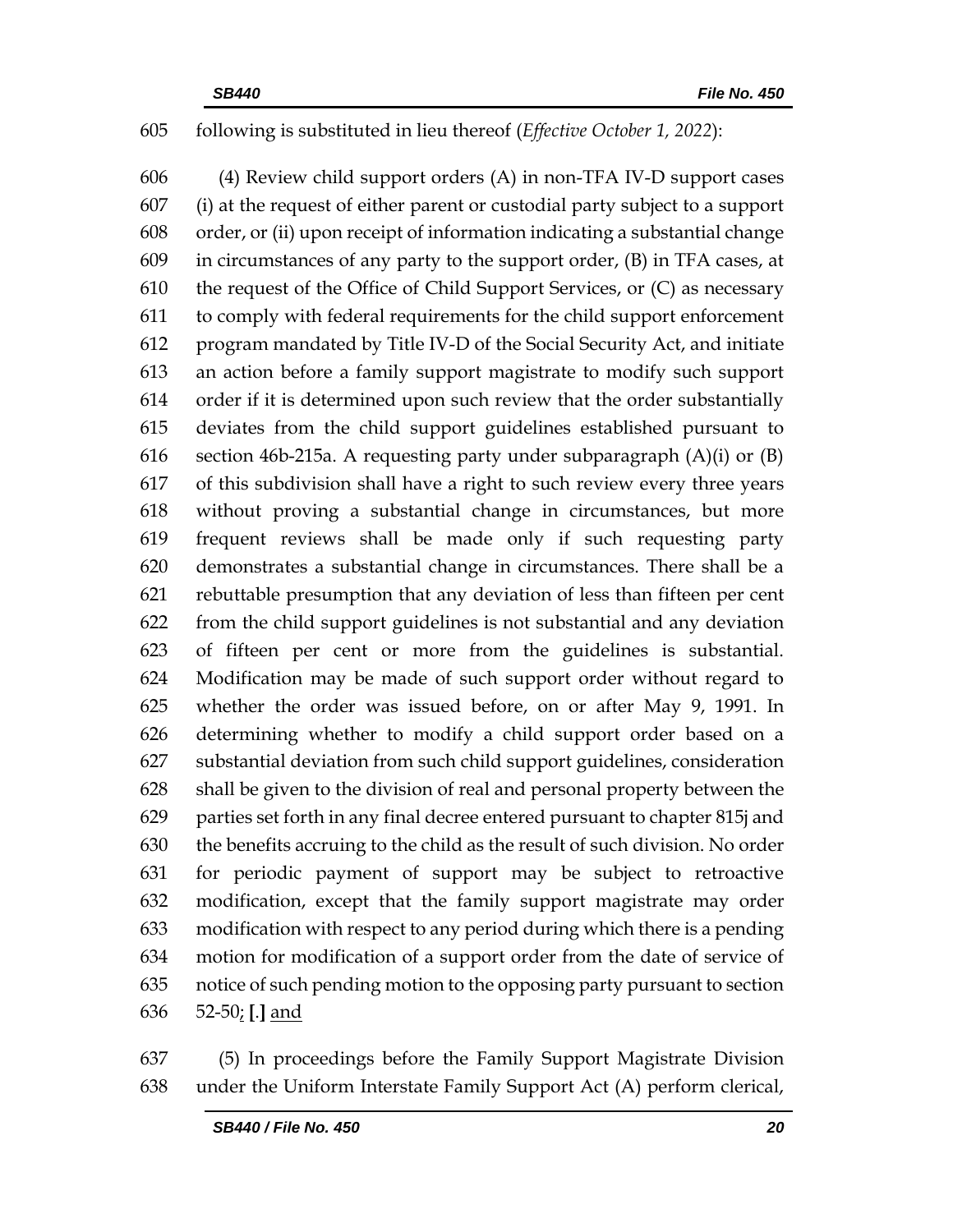administrative and other nonjudicial functions on behalf of the Family Support Magistrate Division; (B) maintain a registry of support orders and judgments; and (C) assist the IV-D agency in performing its functions under sections 46b-398 to 46b-410, inclusive.

 Sec. 27. Subsection (e) of section 46b-461 of the 2022 supplement to the general statutes is repealed and the following is substituted in lieu thereof (*Effective October 1, 2022*):

 (e) In IV-D support cases, as defined in section 46b-231, as amended by this act, and in petitions brought under sections 46b-301 to 46b-425, inclusive, venue for a proceeding to adjudicate parentage is in the Family Support Magistrate Division serving the judicial district where the parent who gave birth or the alleged parent resides.

 Sec. 28. Subsection (e) of section 46b-489 of the 2022 supplement to the general statutes is repealed and the following is substituted in lieu thereof (*Effective October 1, 2022*):

 (e) A presumption of parentage under subdivision (3) of subsection (a) of section 46b-488, can be challenged if such other parent openly held out the child as the presumed parent's child due to duress, coercion or threat of harm. Evidence of duress, coercion or threat of harm may include: (1) Whether within the ten-year period preceding the date of the proceeding, the presumed parent: (A) Has been convicted of domestic assault, sexual assault or sexual exploitation of the child or a parent of the child; (B) has been convicted of a family violence crime, as defined in section 46b-38a; (C) is or has been subject to an order of protection pursuant to **[**sections**]** section 46b-15, 46b-16a, as amended by this act, 46b-38c **[**,**]** or 54-1k; (D) was found to have committed abuse against the child or a parent of the child; or (E) was substantiated for abuse against the child or a parent of the child; (2) a sworn affidavit from a domestic violence counselor or sexual assault counselor, as defined in section 52-146k, provided the person who had confidential communications with the domestic violence counselor or sexual assault counselor has waived the privilege, in which case disclosure shall be made pursuant to section 52-146k; or (3) other credible evidence of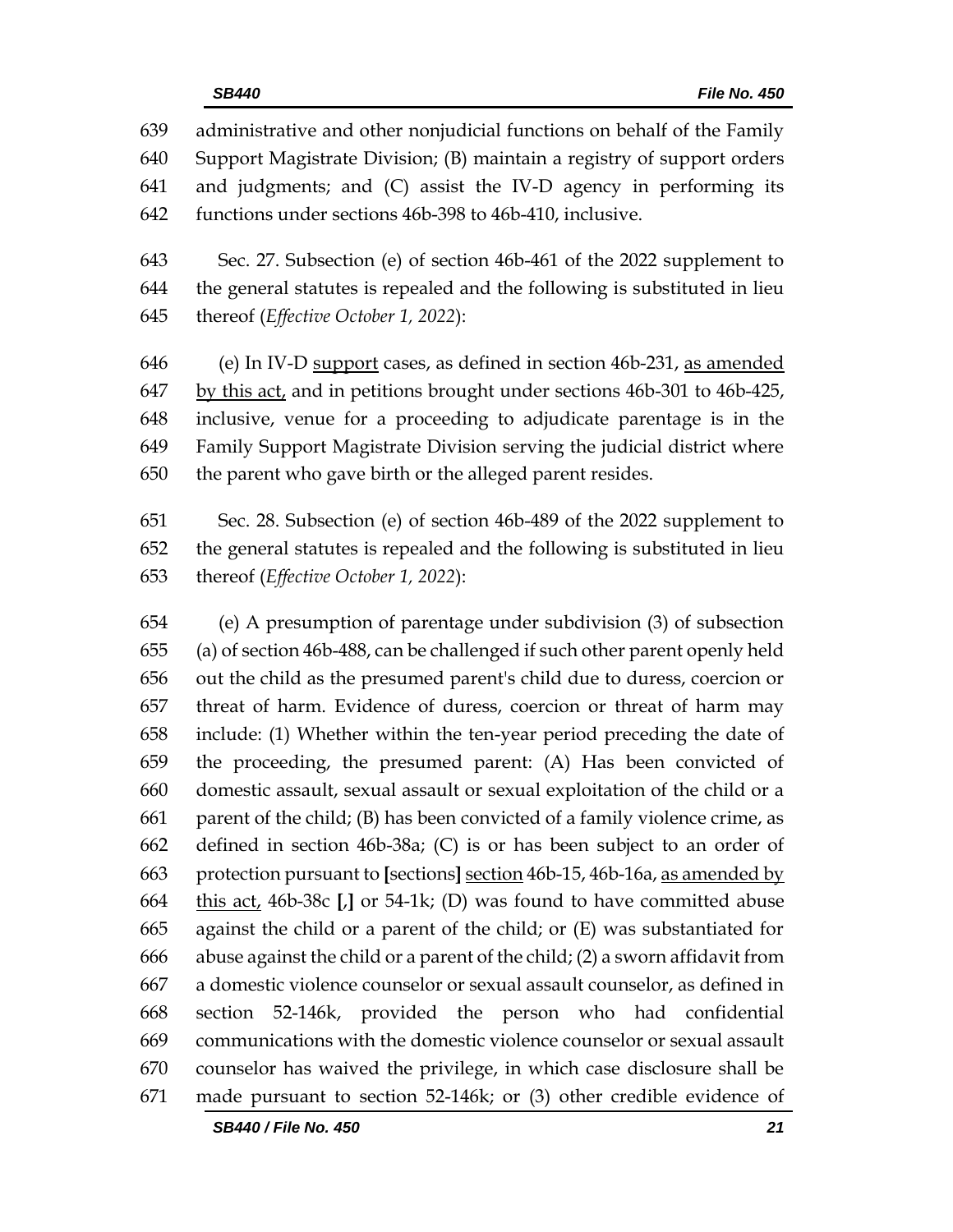abuse against the parent of the child or the child, including, but not limited to, the parent's or child's sworn affidavit or an affidavit from a social service provider, health care provider, clergy person, attorney, or other professional from whom the parent or child sought assistance regarding the abuse.

 Sec. 29. Subsection (b) of section 46b-490 of the 2022 supplement to the general statutes is repealed and the following is substituted in lieu thereof (*Effective October 1, 2022*):

 (b) A parent of the child may use evidence of duress, coercion or threat of harm to contest an allegation that the parent fostered or supported a bonded and dependent relationship as described in subdivision (6) of subsection (a) of this section. Such evidence may include: (1) Whether within a ten-year period preceding the date of the proceeding, the person seeking to be adjudicated a de facto parent: (A) Has been convicted of domestic assault, sexual assault or sexual exploitation of the child or a parent of the child; (B) has been convicted of a family violence crime, as defined in section 46b-38a; (C) is or has been subject to an order of protection pursuant to **[**sections**]** section 46b- 15, 46b-16a, as amended by this act, 46b-38c **[**,**]** or 54-1k; (D) was found 691 to have committed abuse against the child or a parent of the child; or  $(E)$  was substantiated for abuse against the child or a parent of the child; (2) a sworn affidavit from a domestic violence counselor or sexual assault counselor, as defined in section 52-146k, provided the person who had confidential communications with the domestic violence counselor or sexual assault counselor has waived the privilege, in which case disclosure shall be made pursuant to section 52-146k; or (3) other credible evidence of abuse against the parent of the child or the child, including, but not limited to, the parent's or child's sworn affidavit or an affidavit from a social service provider, health care provider, clergy person, attorney, or other professional from whom the parent or child sought assistance regarding the abuse.

 Sec. 30. Subsection (c) of section 51-217 of the 2022 supplement to the general statutes is repealed and the following is substituted in lieu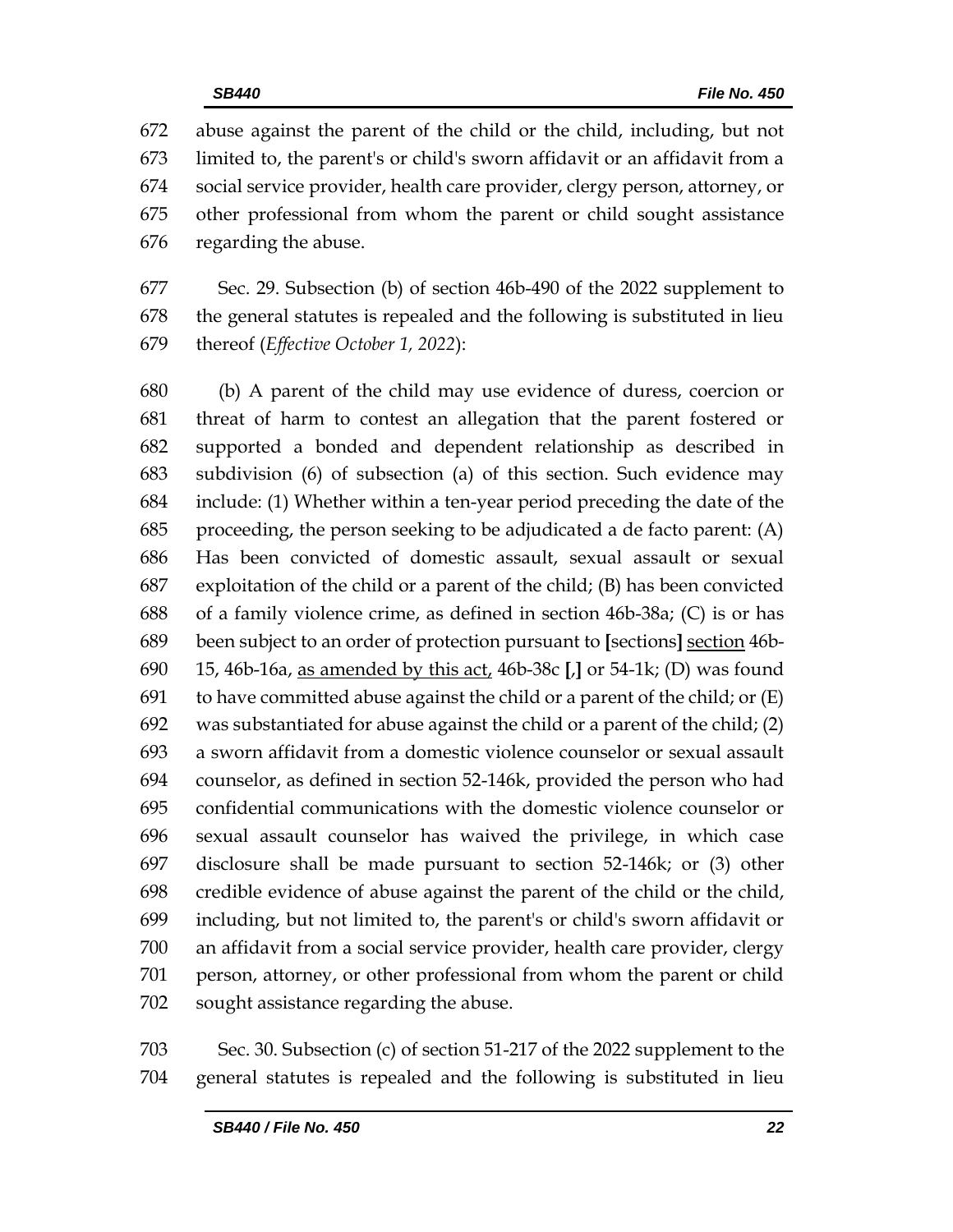## thereof (*Effective October 1, 2022*):

 (c) The Jury Administrator shall have the authority to establish and maintain a list of persons to be excluded from the summoning process, which shall consist of (1) persons who are disqualified from serving on jury duty on a permanent basis due to a disability for which a licensed physician, a physician assistant or an advanced practice registered nurse has submitted a letter stating the physician's, physician assistant's or advanced practice registered nurse's opinion that such disability permanently prevents the person from rendering satisfactory jury service, (2) persons seventy-five years of age or older who have requested not to be summoned, (3) elected officials enumerated in subdivision (4) of subsection (a) of this section and judges enumerated in subdivision (5) of subsection (a) of this section during their term of office, and (4) persons excused from jury service pursuant to section 51- 217a who have not requested to be summoned for jury service pursuant to said section. Persons requesting to be excluded pursuant to subdivisions (1) and (2) of this subsection **[**must**]** shall provide the Jury Administrator with their names, addresses, dates of birth and federal Social Security numbers for use in matching. The request to be excluded may be rescinded at any time with written notice to the Jury Administrator.

 Sec. 31. Subsection (a) of section 51-277a of the 2022 supplement to the general statutes is repealed and the following is substituted in lieu thereof (*Effective October 1, 2022*):

 (a) (1) Whenever a peace officer, in the performance of such officer's duties, uses physical force upon another person and such person dies as a result thereof or uses deadly force, as defined in section 53a-3, upon another person, the Division of Criminal Justice shall cause an investigation to be made and the Inspector General shall have the responsibility of determining whether the use of physical force by the peace officer was justifiable under section 53a-22.

 (2) (A) Except as provided under subdivision (1) of this subsection, whenever a person dies in the custody of a peace officer or law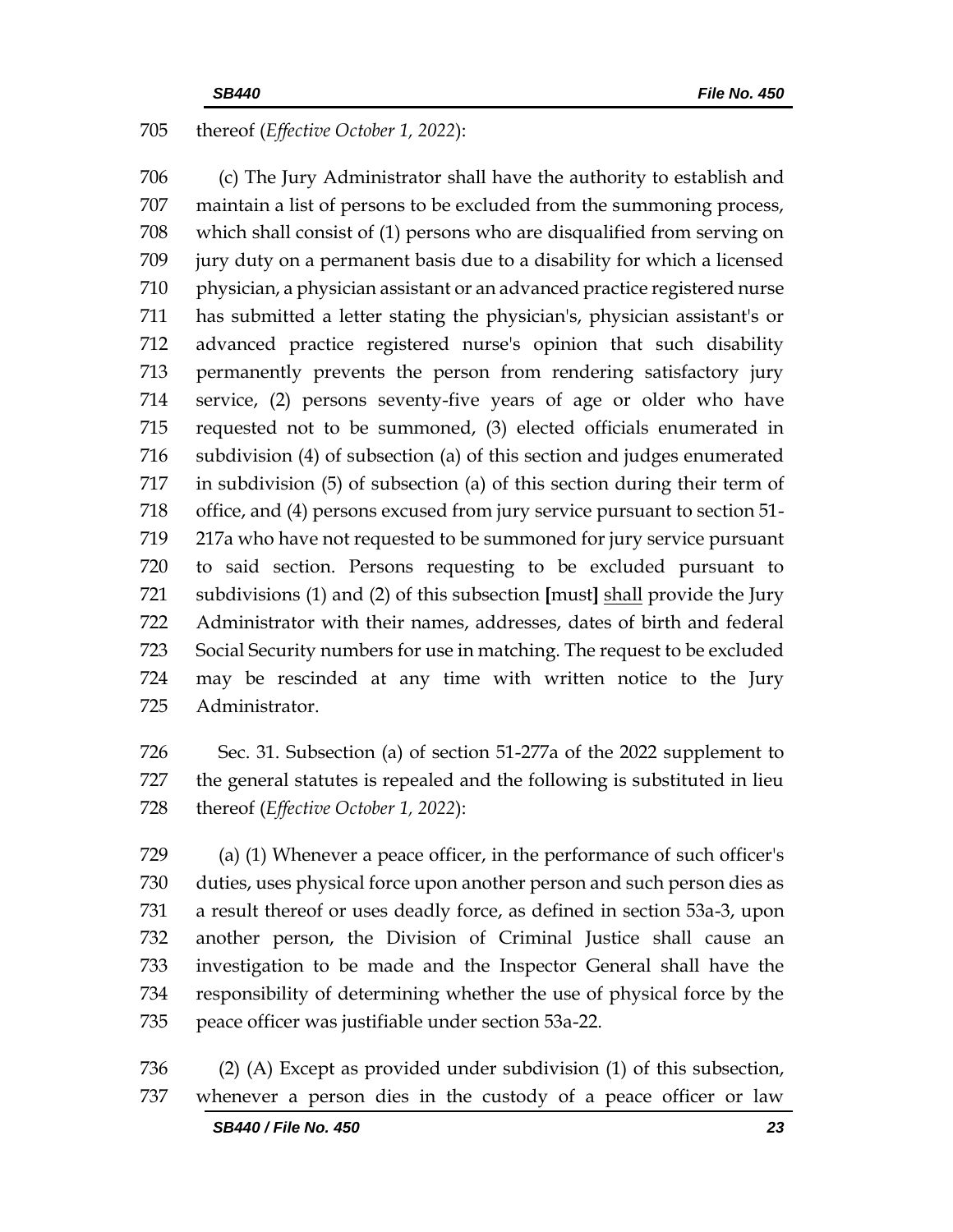enforcement agency, the Inspector General shall investigate and determine whether physical force was used by a peace officer upon the deceased person, and if so, whether the use of physical force by the peace officer was justifiable under section 53a-22. If the Inspector General determines the deceased person may have died as a result of criminal action not involving the use of force by a peace officer, the 744 Inspector General shall refer such case to the Chief State's Attorney or a state's attorney for potential prosecution.

 (B) Except as provided under subdivision (1) of this subsection or subparagraph (A) of subdivision (2) of this subsection, whenever a person dies in the custody of the Commissioner of Correction, the Inspector General shall investigate and determine whether the deceased person may have died as a result of criminal action, and, if so, refer such 751 case to the Chief State's Attorney or a state's attorney for potential prosecution.

 (3) The Inspector General shall request the appropriate law enforcement agency to provide such assistance as is necessary to investigate and make a determination under subdivision (1) or (2) of this subsection.

 (4) Whenever a peace officer, in the performance of such officer's duties, uses physical force or deadly force upon another person and such person dies as a result thereof, the Inspector General shall complete a preliminary status report that shall include, but need not be limited to, (A) the name of the deceased person, (B) the gender, race, ethnicity and age of the deceased person, (C) the date, time and location of the injury causing such death, (D) the law enforcement agency involved, (E) the status on the toxicology report, if available, and (F) the death certificate, if available. The Inspector General shall complete the report and submit a copy of such report not later than five business days after the cause of the death is available to the Chief State's Attorney and, in accordance with the provisions of section 11-4a, to the joint standing committees of the General Assembly having cognizance of matters relating to the judiciary and public safety.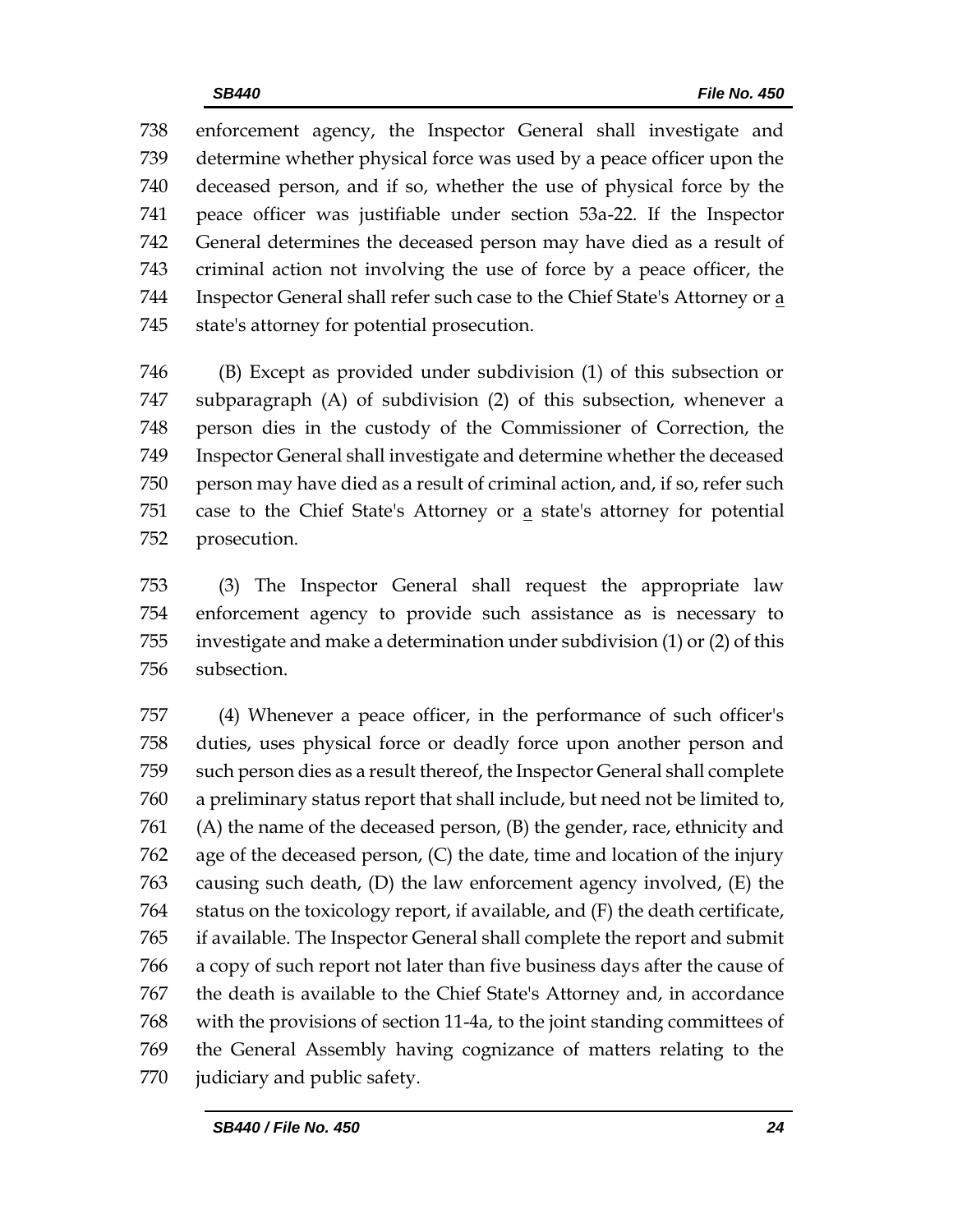Sec. 32. Subsection (c) of section 54-56e of the 2022 supplement to the general statutes is repealed and the following is substituted in lieu thereof (*Effective October 1, 2022*):

 (c) This section shall not be applicable: (1) To any person charged with (A) a class A felony, (B) a class B felony, except a violation of subdivision (1), (2) or (3) of subsection (a) of section 53a-122 that does not involve the use, attempted use or threatened use of physical force against another person, or a violation of subdivision (4) of subsection (a) of section 53a-122 that does not involve the use, attempted use or threatened use of physical force against another person and does not involve a violation by a person who is a public official, as defined in section 1-110, or a state or municipal employee, as defined in section 1- 110, or (C) a violation of section 53a-70b of the general statutes, revision of 1958, revised to January 1, 2019, or section 14-227a or 14-227m, subdivision (1) or (2) of subsection (a) of section 14-227n, subdivision (2) of subsection (a) of section 53-21 or section 53a-56b, 53a-60d, 53a-70, 53a- 70a, 53a-71, except as provided in subdivision (5) of this subsection, 53a- 72a, 53a-72b, 53a-90a, 53a-196e or 53a-196f, (2) to any person charged with a crime or motor vehicle violation who, as a result of the commission of such crime or motor vehicle violation, causes the death of another person, (3) to any person accused of a family violence crime as defined in section 46b-38a who (A) is eligible for the pretrial family violence education program established under section 46b-38c, or (B) has previously had the pretrial family violence education program invoked in such person's behalf, (4) to any person charged with a violation of section 21a-267, 21a-279 or 21a-279a, who (A) is eligible for the pretrial drug education and community service program established under section 54-56i or the pretrial drug intervention and community service program established under section 54-56q, as amended by this 800 act, or (B) has previously had (i) the pretrial drug education program, (ii) the pretrial drug education and community service program established under the provisions of section 54-56i, or (iii) the pretrial drug intervention and community service program established under 804 section 54-56q, as amended by this act, invoked on such person's behalf, (5) unless good cause is shown, to (A) any person charged with a class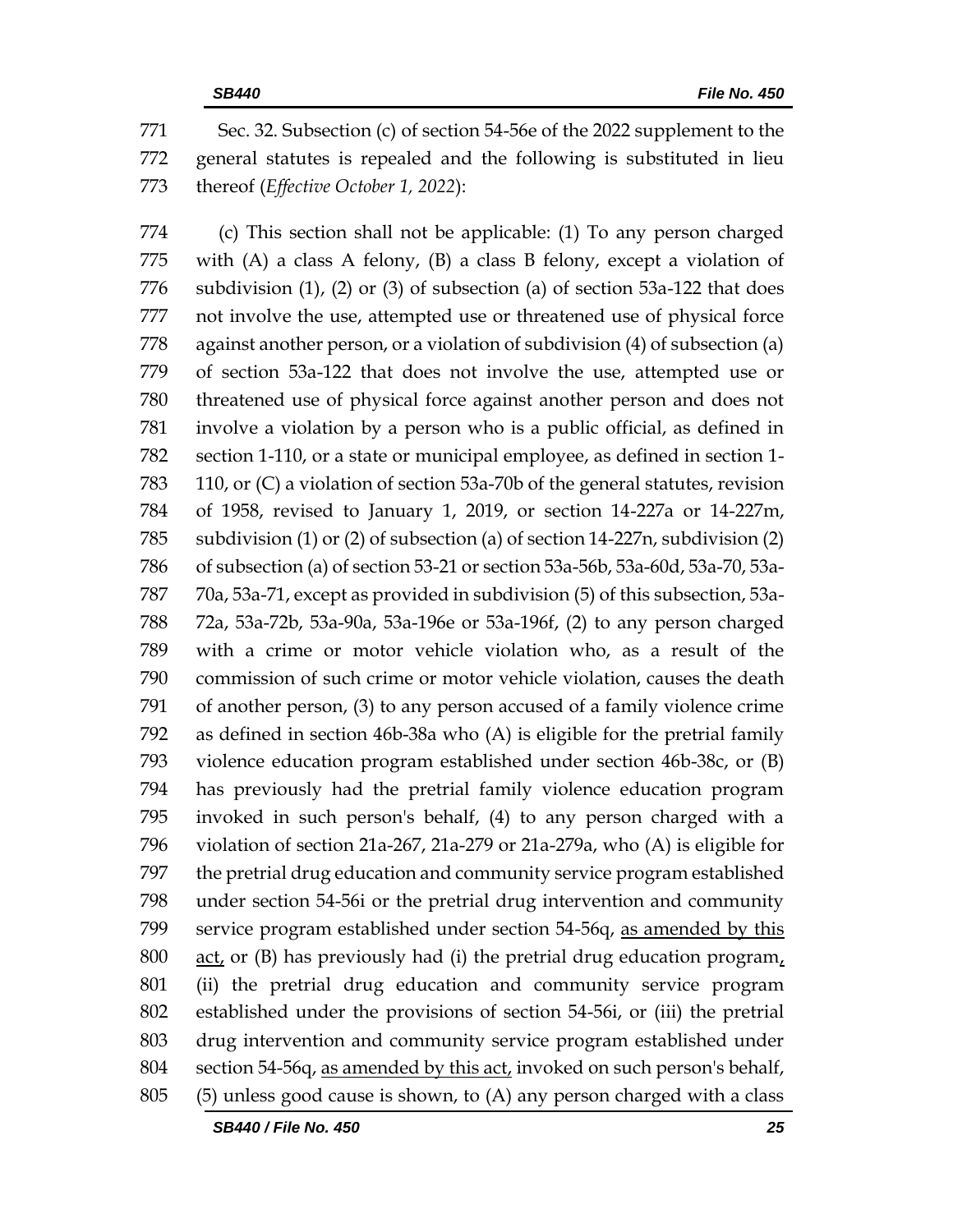C felony, or (B) any person charged with committing a violation of subdivision (1) of subsection (a) of section 53a-71 while such person was less than four years older than the other person, (6) to any person charged with a violation of section 9-359 or 9-359a, (7) to any person charged with a motor vehicle violation (A) while operating a commercial motor vehicle, as defined in section 14-1, or (B) who holds a commercial driver's license or commercial driver's instruction permit at the time of the violation, (8) to any person charged with a violation of subdivision (6) of subsection (a) of section 53a-60, or (9) to a health care provider or vendor participating in the state's Medicaid program charged with a violation of section 53a-122 or subdivision (4) of subsection (a) of section 53a-123.

 Sec. 33. Subsection (b) of section 54-56k of the 2022 supplement to the general statutes, as amended by section 172 of public act 21-1 of the June special session, is repealed and the following is substituted in lieu thereof (*Effective October 1, 2022*):

 (b) There shall be deposited in the pretrial account (1) all evaluation fees collected pursuant to subsection (a) of section 54-56g and subsection (b) of section 54-56i, (2) all program fees collected pursuant to subsections (c) and (e) of section 54-56g and subsections (g) and (i) of section 54-56i funds appropriated in subsection (a) of section 47 of special act 01-1 of the June special session, (3) fees collected pursuant to subdivision (2) of subsection (b), subdivision (1) of subsection (e) and subparagraph (A) of subdivision (2) of subsection (k) of section 54-56q, and (4) the evaluation fee collected pursuant to subdivision (2) of subsection (b), and fees collected pursuant to subdivision (1) of subsection (f) and subparagraph (A) of subdivision (2) of subsection (m) of section 54-56r.

 Sec. 34. Subdivision (1) of subsection (c) of section 54-56q of the 2022 supplement to the general statutes is repealed and the following is substituted in lieu thereof (*Effective October 1, 2022*):

 (c) (1) The court, after consideration of the recommendation of the state's attorney, assistant state's attorney or deputy assistant state's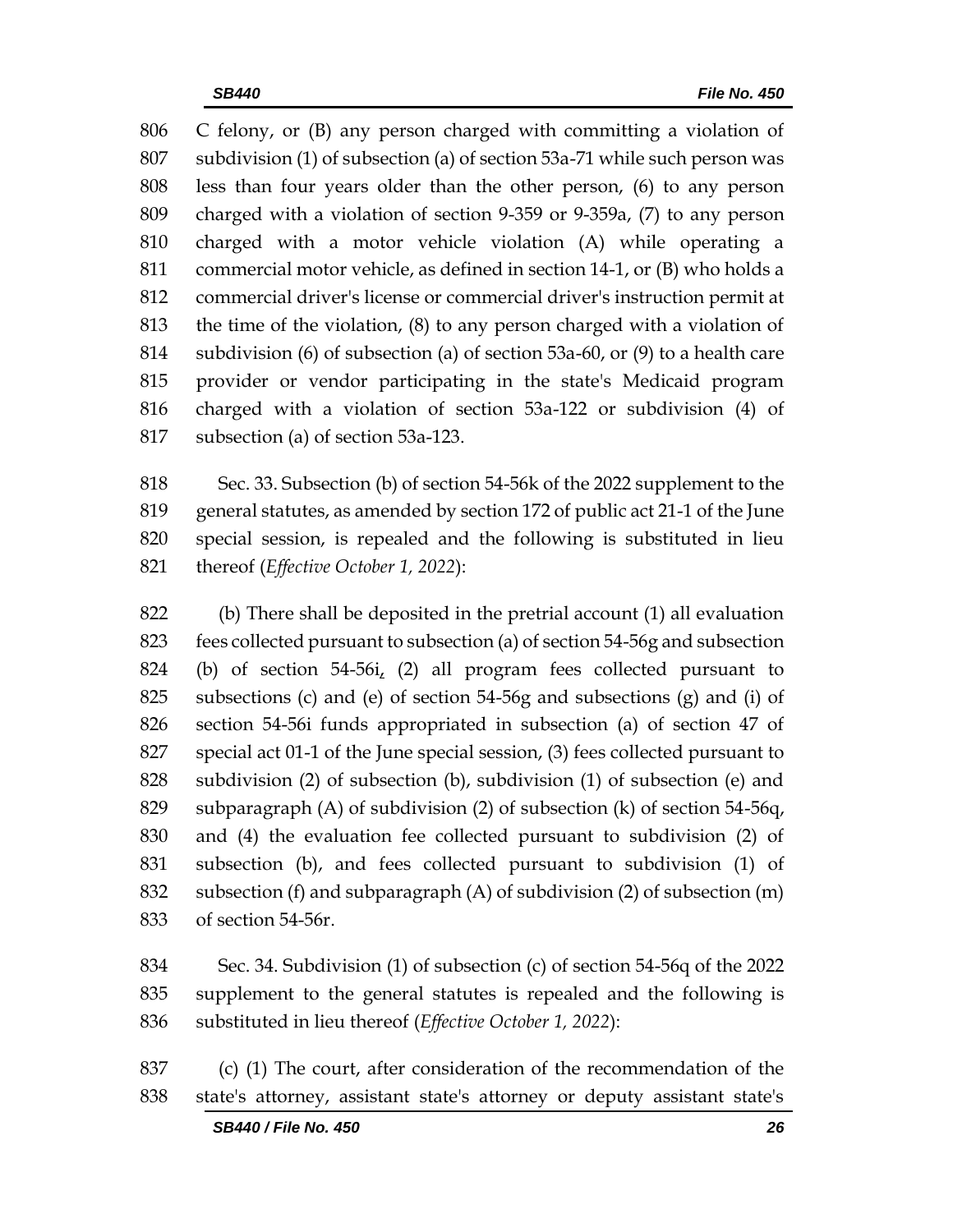| 839 | attorney in charge of the case, may [, in its discretion,] grant the        |
|-----|-----------------------------------------------------------------------------|
|     |                                                                             |
| 840 | application for, and place the applicant in, the pretrial drug intervention |
| 841 | and community service program for a period of one year, subject to          |
| 842 | confirmation of the applicant's eligibility to participate in the program.  |
| 843 | Sec. 35. Subsection (a) of section 54-56r of the 2022 supplement to the     |

 Sec. 35. Subsection (a) of section 54-56r of the 2022 supplement to the general statutes is repealed and the following is substituted in lieu thereof (*Effective October 1, 2022*):

 (a) (1) There is established a pretrial impaired driving intervention program for persons charged with a violation of section 14-227a, **[**section**]** 14-227g, **[**section**]** 14-227m, **[**section**]** 14-227n, subsection (d) of section 15-133 or section 15-140n. The program shall consist of a twelve- session alcohol education component or a substance use treatment component of not less than fifteen sessions, and may also include a victim impact component, as ordered by the court pursuant to subsection (d) of this section.

(2) The provisions of this section shall not apply to any person:

 (A) Who has been placed in the pretrial impaired driving intervention program under this section or the pretrial alcohol education program established under section 54-56g, within ten years immediately preceding the application;

 (B) Who has been convicted of a violation of section 14-227a, **[**section**]** 14-227g, **[**section**]** 14-227m, **[**section**]** 14-227n, **[**section**]** 15-132a, subsection (d) of section 15-133 **[**,**]** or section 15-140*l*, **[**section**]** 15-140n, **[**section**]** 53a-56b or **[**section**]** 53a-60d;

 (C) Who has been convicted in any other state at any time of an offense the essential elements of which are substantially the same as any statutory provision set forth in subparagraph (B) of this subdivision;

 (D) Who is charged with a violation of section 14-227a, 14-227g, 14- 227m or 14-227n (i) and held a commercial driver's license or commercial driver's instruction permit at the time of the violation; or (ii) while operating a commercial motor vehicle, as defined in section 14-1;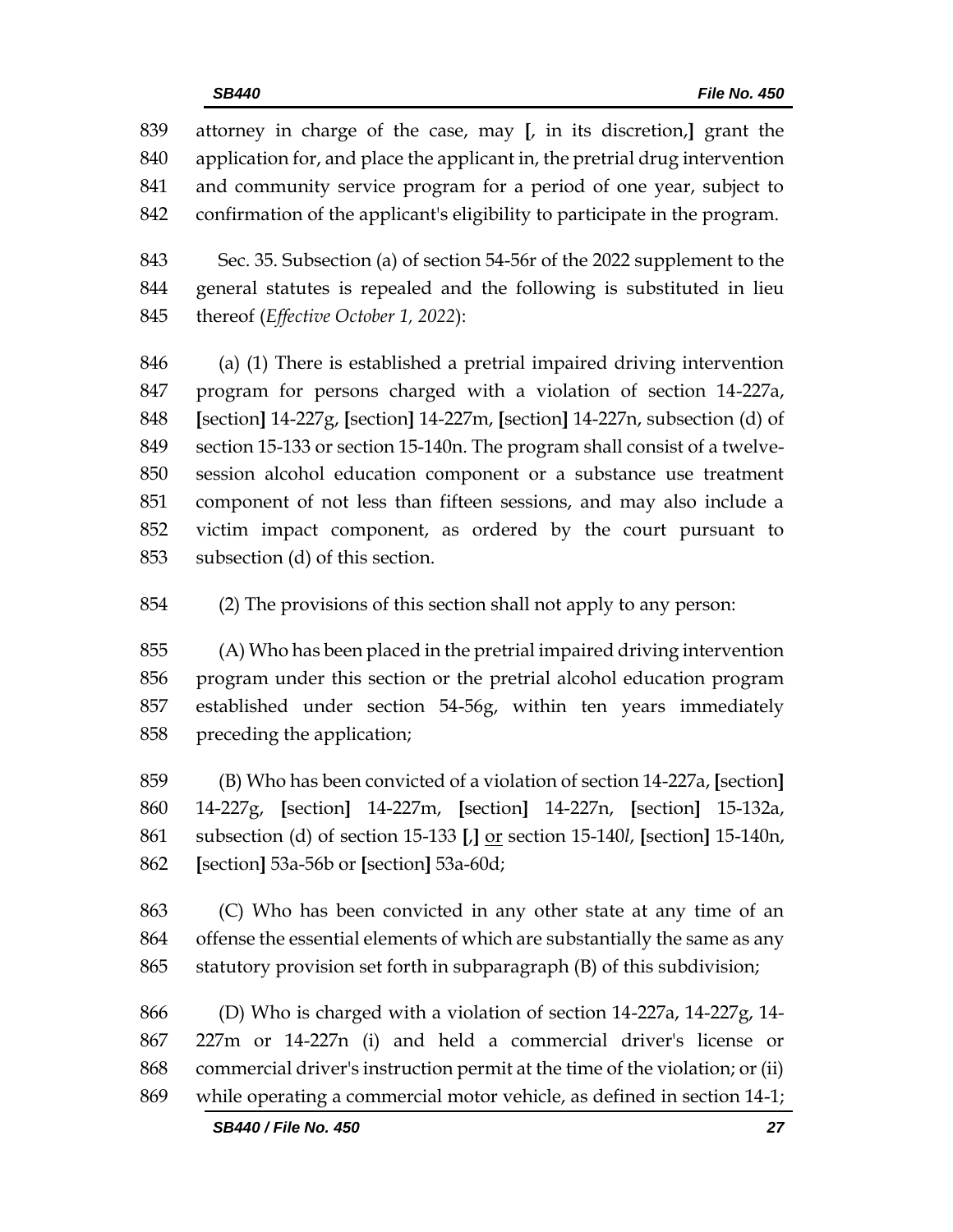or

 (3) Whose alleged violation caused the serious physical injury, as defined in section 53a-3, of another person, unless good cause is shown.

 Sec. 36. Subdivision (1) of subsection (m) of section 54-56r of the 2022 supplement to the general statutes is repealed and the following is substituted in lieu thereof (*Effective October 1, 2022*):

 (m) (1) Any person whose participation in the program is terminated may ask the court to reinstate such person into the program up to two times. If a person requests reinstatement into the program, the Court Support Services Division shall verify that such person is eligible for such reinstatement. If a person requesting reinstatement into the program is eligible for reinstatement, the court may **[**, in its discretion,**]** grant such person reinstatement into the program. When granting such reinstatement, the court shall order the defendant to participate in an appropriate alcohol education, substance use treatment or victim impact component of the program.

 Sec. 37. Subdivision (2) of subsection (o) of section 54-56r of the 2022 supplement to the general statutes is repealed and the following is substituted in lieu thereof (*Effective October 1, 2022*):

 (2) For any person charged with a violation of section 14-227a, **[**section**]** 14-227g, **[**section**]** 14-227m or **[**section**]** 14-227n whose charges were dismissed pursuant to the provisions of this section, the division shall transmit to the Department of Motor Vehicles the record of such person's participation in the program. The Department of Motor Vehicles shall maintain the record of any person's participation in such program as part of such person's driving record for a period of ten years.

 Sec. 38. Subsections (a) and (b) of section 54-64a of the 2022 supplement to the general statutes are repealed and the following is substituted in lieu thereof (*Effective October 1, 2022*):

 (a) (1) Except as provided in subdivision (2) of this subsection and subsection (b) of this section, when any arrested person is presented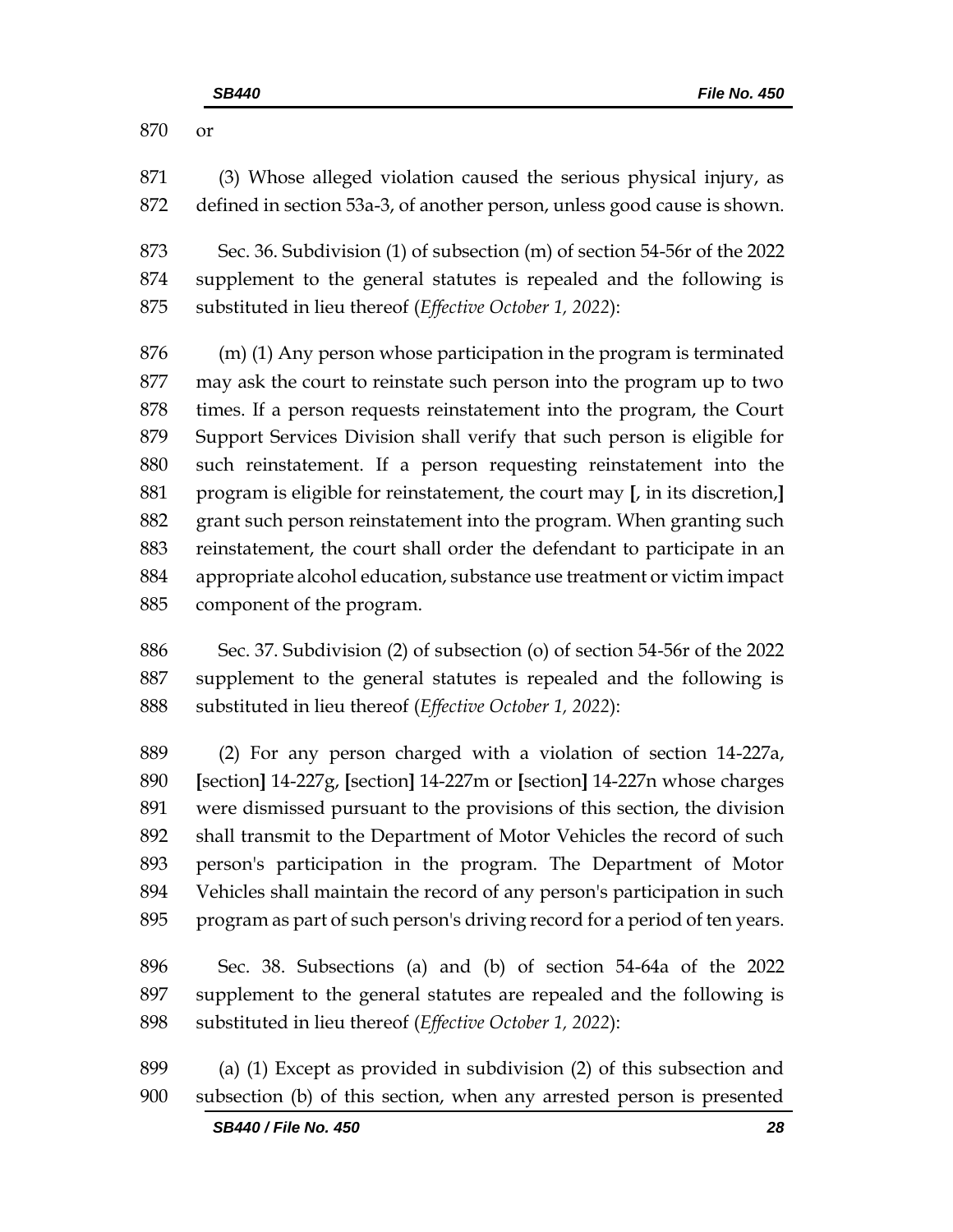before the Superior Court, said court shall, in bailable offenses, promptly order the release of such person upon the first of the following conditions of release found sufficient to reasonably ensure the appearance of the arrested person in court: (A) Upon execution of a written promise to appear without special conditions, (B) upon execution of a written promise to appear with nonfinancial conditions, (C) upon execution of a bond without surety in no greater amount than necessary, or (D) upon execution of a bond with surety in no greater amount than necessary, but in no event shall a judge prohibit a bond from being posted by surety. In addition to or in conjunction with any of the conditions enumerated in subparagraphs (A) to (D), inclusive, of this subdivision the court may, when it has reason to believe that the person is drug-dependent and where necessary, reasonable and appropriate, order the person to submit to a urinalysis drug test and to participate in a program of periodic drug testing and treatment. The results of any such drug test shall not be admissible in any criminal proceeding concerning such person.

 (2) If the arrested person is charged with no offense other than a misdemeanor, the court shall not impose financial conditions of release on the person unless (A) the person is charged with a family violence crime, as defined in section 46b-38a, or (B) the person requests such financial conditions, or (C) the court makes a finding on the record that there is a likely risk that (i) the arrested person will fail to appear in court, as required, or (ii) the arrested person will obstruct or attempt to obstruct justice, or threaten, injure or intimidate or attempt to threaten, injure or intimidate a prospective witness or juror, or (iii) the arrested person will engage in conduct that threatens the safety of himself or herself or another person. In making a finding described in this subsection, the court may consider past criminal history, including any 930 prior record of failing to appear as required in court that resulted in any conviction for a violation of section 53a-172 or any conviction during the previous ten years for a violation of section 53a-173 and any other pending criminal cases of the person charged with a misdemeanor.

#### (3) The court may, in determining what conditions of release will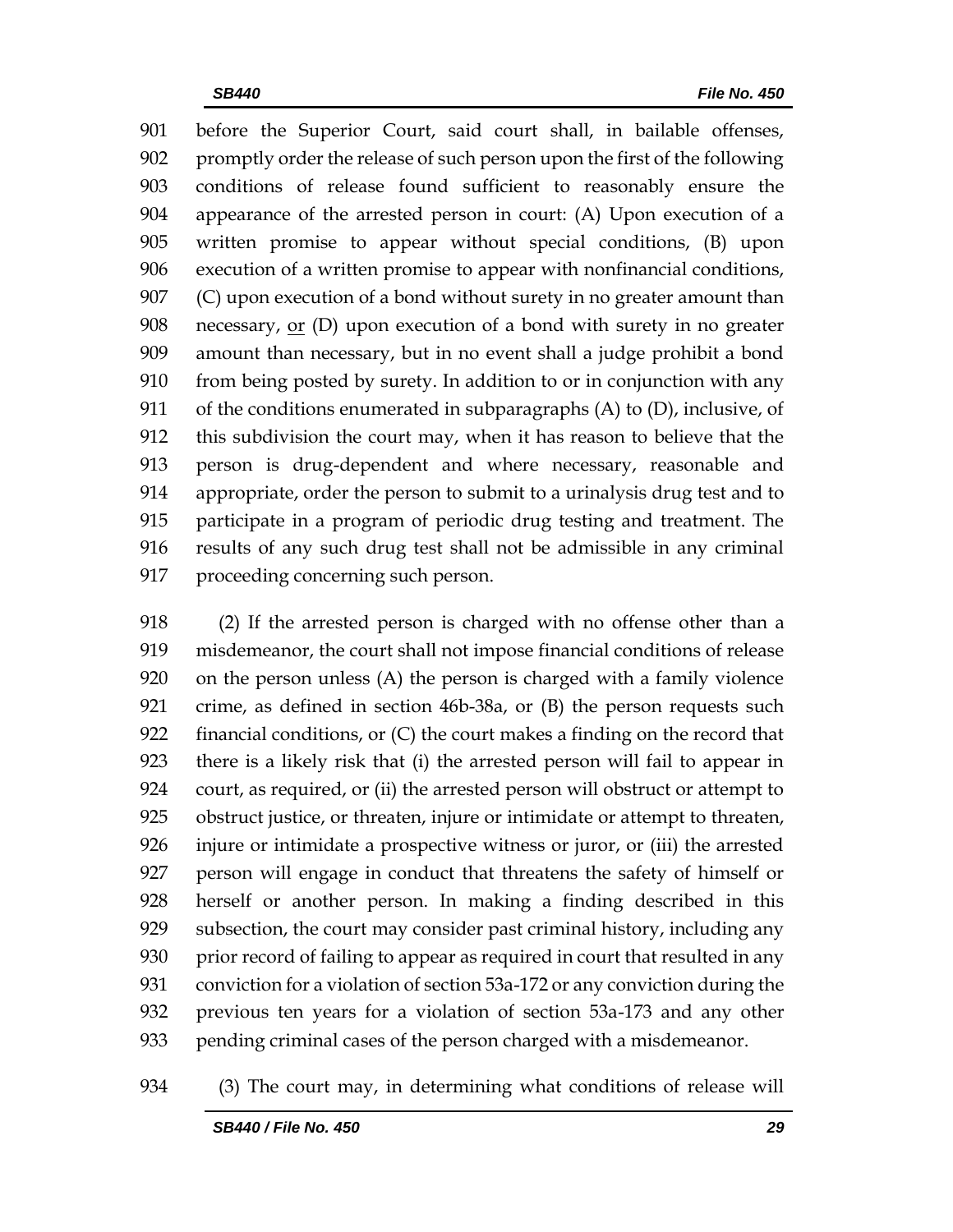reasonably ensure the appearance of the arrested person in court, consider the following factors: (A) The nature and circumstances of the offense, (B) such person's record of previous convictions, (C) such person's past record of appearance in court, (D) such person's family ties, (E) such person's employment record, (F) such person's financial resources, character and mental condition, (G) such person's community ties, and (H) in the case of a violation of section 53a-222a when the condition of release was issued for a family violence crime, as defined in section 46b-38a, the heightened risk posed to victims of family violence by violations of conditions of release.

 (b) (1) When any arrested person charged with the commission of a class A felony, a class B felony, except a violation of section 53a-86 or 53a-122, a class C felony, except a violation of section 53a-87, 53a-152 or 53a-153, or a class D felony under sections 53a-60 to 53a-60c, inclusive, section 53a-72a, 53a-95, 53a-103, 53a-103a, 53a-114, 53a-136 or 53a-216, or a family violence crime, as defined in section 46b-38a, is presented before the Superior Court, said court shall, in bailable offenses, promptly order the release of such person upon the first of the following conditions of release found sufficient to reasonably ensure the appearance of the arrested person in court and that the safety of any other person will not be endangered: (A) Upon such person's execution of a written promise to appear without special conditions, (B) upon such person's execution of a written promise to appear with nonfinancial conditions, (C) upon such person's execution of a bond without surety 959 in no greater amount than necessary,  $or$  (D) upon such person's execution of a bond with surety in no greater amount than necessary, but in no event shall a judge prohibit a bond from being posted by surety. In addition to or in conjunction with any of the conditions enumerated in subparagraphs (A) to (D), inclusive, of this subdivision, the court may, when it has reason to believe that the person is drug- dependent and where necessary, reasonable and appropriate, order the person to submit to a urinalysis drug test and to participate in a program of periodic drug testing and treatment. The results of any such drug test shall not be admissible in any criminal proceeding concerning such person.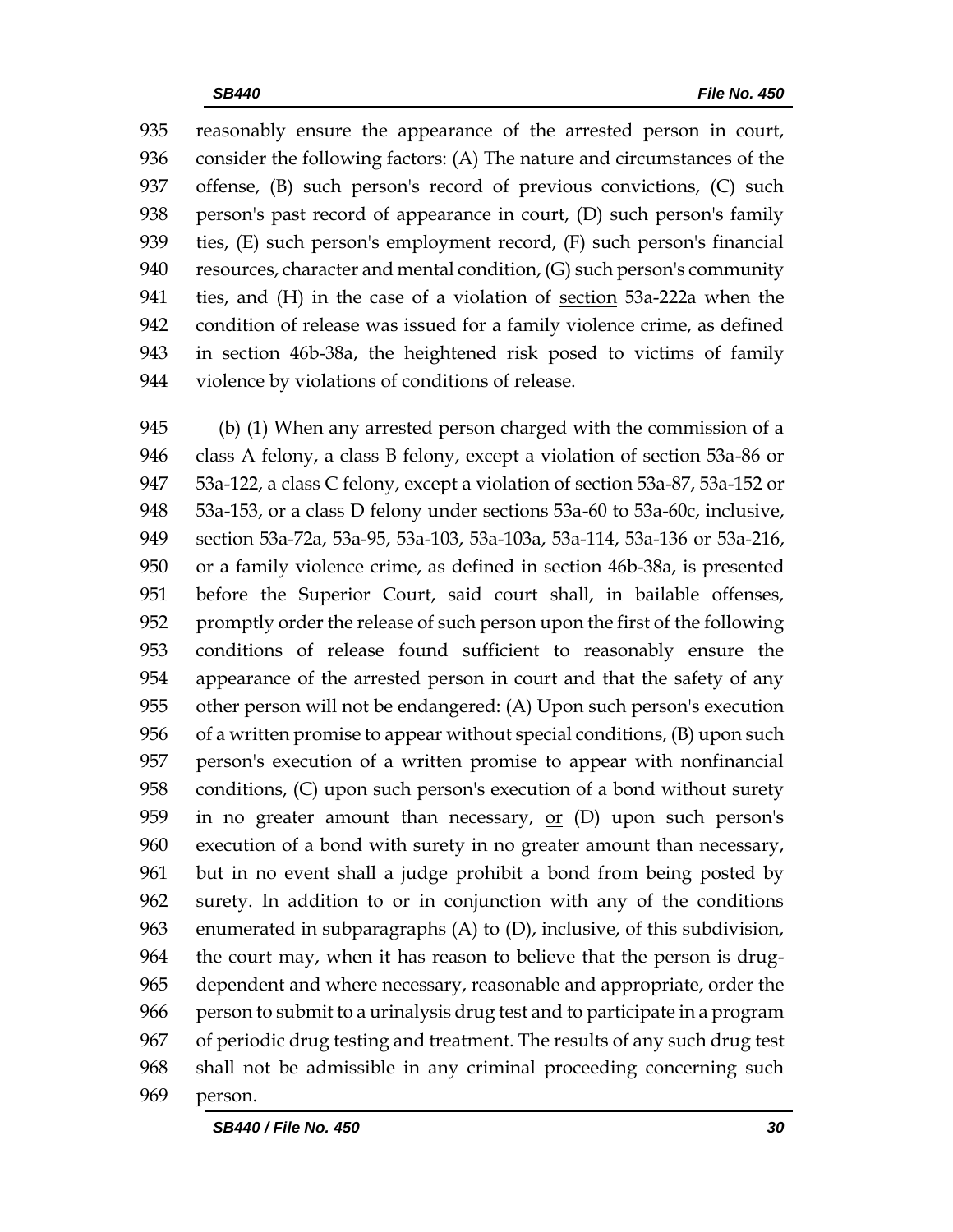(2) The court may, in determining what conditions of release will reasonably ensure the appearance of the arrested person in court and that the safety of any other person will not be endangered, consider the following factors: (A) The nature and circumstances of the offense, (B) such person's record of previous convictions, (C) such person's past record of appearance in court after being admitted to bail, (D) such person's family ties, (E) such person's employment record, (F) such 977 person's financial resources, character and mental condition, (G) such person's community ties, (H) the number and seriousness of charges pending against the arrested person, (I) the weight of the evidence against the arrested person, (J) the arrested person's history of violence, (K) whether the arrested person has previously been convicted of similar offenses while released on bond, (L) the likelihood based upon the expressed intention of the arrested person that such person will commit another crime while released, and (M) the heightened risk posed to victims of family violence by violations of conditions of release and court orders of protection.

 (3) When imposing conditions of release under this subsection, the court shall state for the record any factors under subdivision (2) of this subsection that it considered and the findings that it made as to the danger, if any, that the arrested person might pose to the safety of any other person upon the arrested person's release that caused the court to impose the specific conditions of release that it imposed.

 Sec. 39. Subdivision (1) of section 54-125j of the 2022 supplement to the general statutes is repealed and the following is substituted in lieu thereof (*Effective October 1, 2022*):

 (1) Outcomes of preliminary hearings, including whether (A) probable cause of a parole violation was found and that the alleged violation was serious enough to warrant revocation of parole, (B) probable cause of a parole violation was found, but the alleged violation was not serious enough to warrant revocation of parole, and (C) no 1001 probable cause of a parole violation was found;

*SB440 / File No. 450 31* Sec. 40. Section 54-142d of the 2022 supplement to the general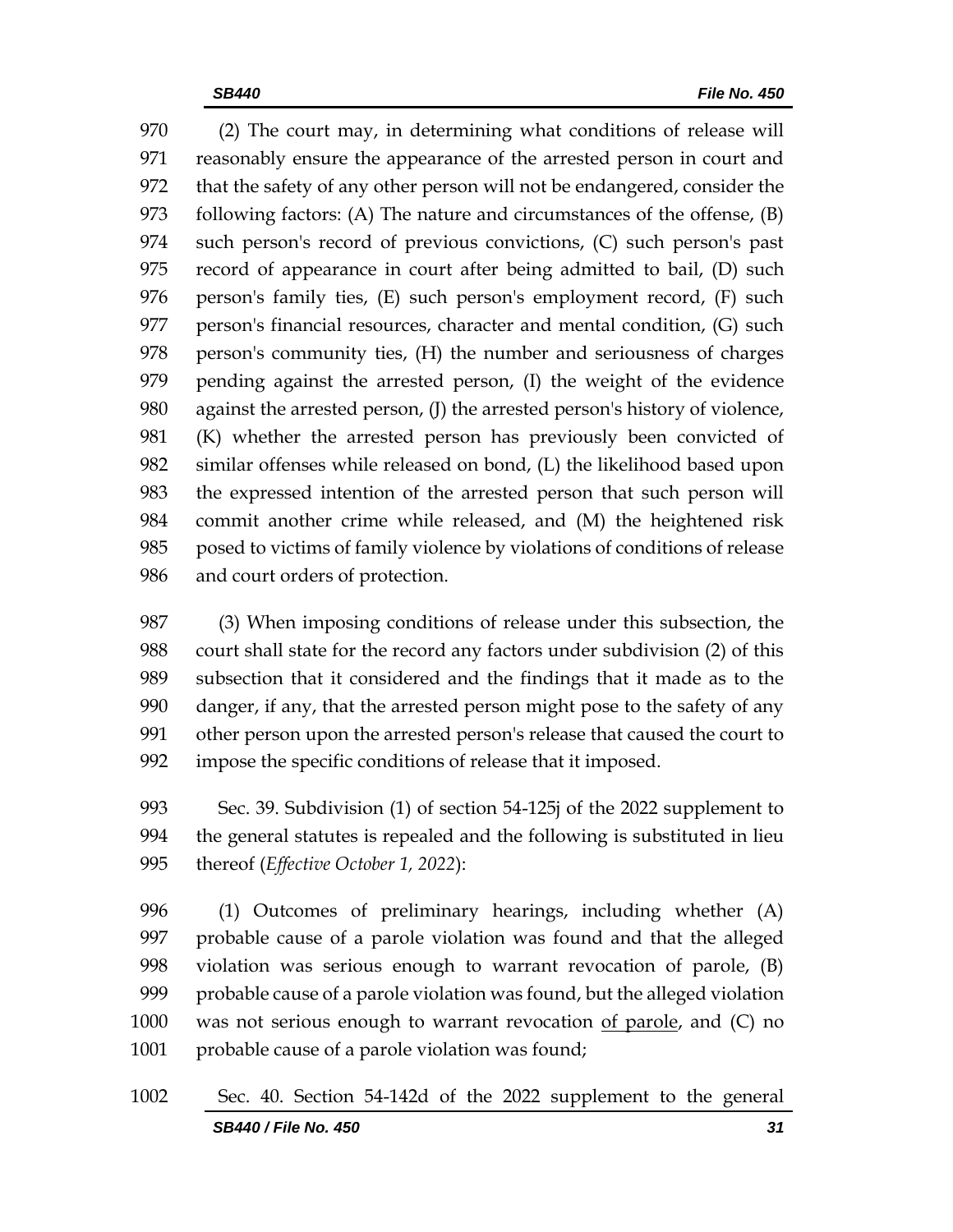1003 statutes, as amended by section 4 of public act 21-32, is repealed and the 1004 following is substituted in lieu thereof (*Effective January 1, 2023*):

 Whenever any person has been convicted of an offense in any court in this state and such offense has been decriminalized subsequent to the date of such conviction, such person may file a petition with the **[**superior court**]** Superior Court at the location in which such conviction was effected, or with the **[**superior court**]** Superior Court at the location having custody of the records of such conviction if such conviction was 1011 in the Court of Common Pleas, Circuit Court, municipal court or by a trial justice, in the Superior Court where venue would currently exist for criminal prosecution, for an order of erasure, and the Superior Court shall immediately direct all police and court records and records of the state's or prosecuting attorney pertaining to such offense to be physically destroyed.

> This act shall take effect as follows and shall amend the following sections: Section 1 *October 1, 2022* 3-129f(e) Sec. 2 *October 1, 2022* 4-142a(a)(1) Sec. 3 *October 1, 2022* 4-160(a) Sec. 4 *October 1, 2022* 4-160(f) Sec. 5 *October 1, 2022* 4-190 Sec. 6 *October 1, 2022* 7-51a(a) Sec. 7 *January 1, 2023* 8-265c Sec. 8 *October 1, 2022* 22-4c(a) Sec. 9 *October 1, 2022* 27-103(c)(2) Sec. 10 *October 1, 2022* 30-89(a) Sec. 11 *October 1, 2022* 31-232c Sec. 12 *October 1, 2022* 31-232h Sec. 13 *October 1, 2022* 31-232i Sec. 14 *October 1, 2022* 31-236(a)(9) Sec. 15 *October 1, 2022* 31-237d(b) Sec. 16 *October 1, 2022* 31-374(f)(1) Sec. 17 *October 1, 2022* 45a-186b Sec. 18 *October 1, 2022* 45a-604(2) Sec. 19 *October 1, 2022* 46a-54(15) Sec. 20 *January 1, 2023* 46a-79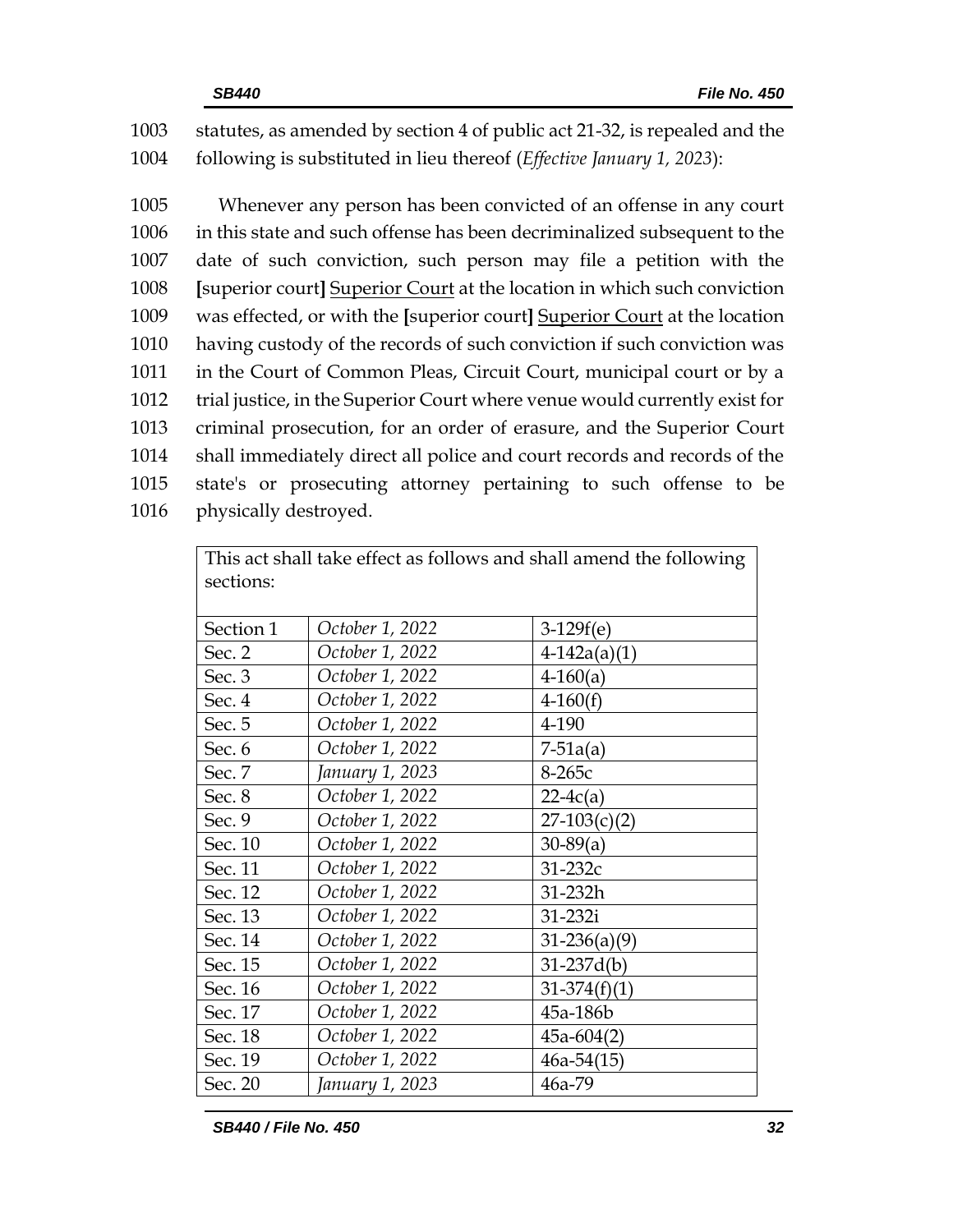| October 1, 2022 | $46a-170(b)$            |
|-----------------|-------------------------|
| October 1, 2022 | $46b-1(b)$              |
| June 1, 2022    | $46b-15e(a)$            |
| October 1, 2022 | $46b - 16a(b)$          |
| October 1, 2022 | $46b-231(m)(5)$         |
| October 1, 2022 | 46b-231(s)(4) and $(5)$ |
| October 1, 2022 | $46b - 461(e)$          |
| October 1, 2022 | $46b - 489(e)$          |
| October 1, 2022 | $46b - 490(b)$          |
| October 1, 2022 | $51-217(c)$             |
| October 1, 2022 | $51-277a(a)$            |
| October 1, 2022 | $54-56e(c)$             |
| October 1, 2022 | 54-56k(b)               |
| October 1, 2022 | $54-56q(c)(1)$          |
| October 1, 2022 | $54-56r(a)$             |
| October 1, 2022 | $54-56r(m)(1)$          |
| October 1, 2022 | $54-56r(0)(2)$          |
| October 1, 2022 | $54-64a(a)$ and (b)     |
| October 1, 2022 | $54 - 125i(1)$          |
| January 1, 2023 | 54-142d                 |
|                 |                         |

*JUD Joint Favorable*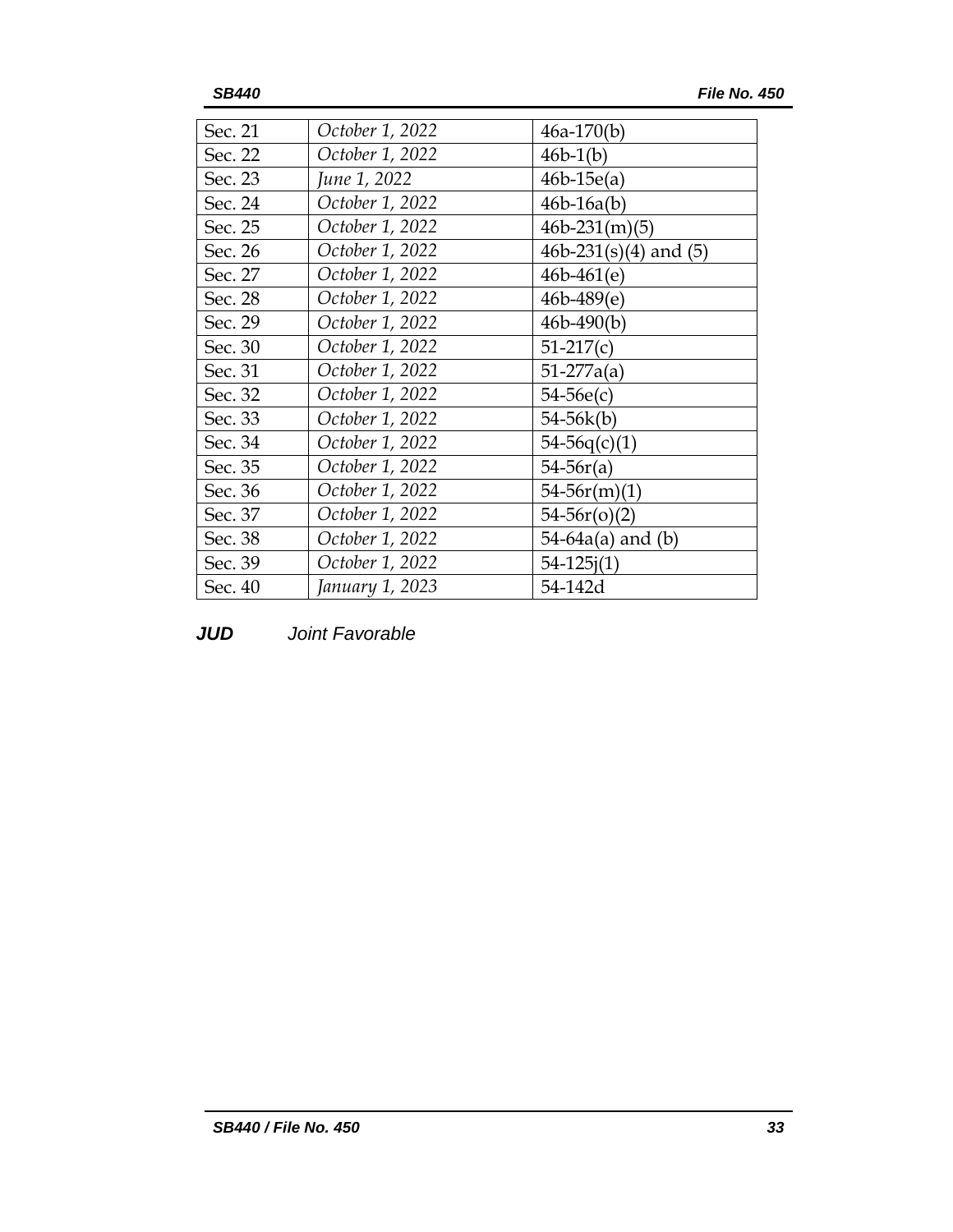*The following Fiscal Impact Statement and Bill Analysis are prepared for the benefit of the members of the General Assembly, solely for purposes of information, summarization and explanation and do not represent the intent of the General Assembly or either chamber thereof for any purpose. In general, fiscal impacts are based upon a variety of informational sources, including the analyst's professional knowledge. Whenever applicable, agency data is consulted as part of the analysis, however final products do not necessarily reflect an assessment from any specific department.*

# *OFA Fiscal Note*

*State Impact:* None

*Municipal Impact:* None

#### *Explanation*

The bill makes technical changes to the general statutes and does not result in a fiscal impact.

## *The Out Years*

*State Impact:* None

*Municipal Impact:* None